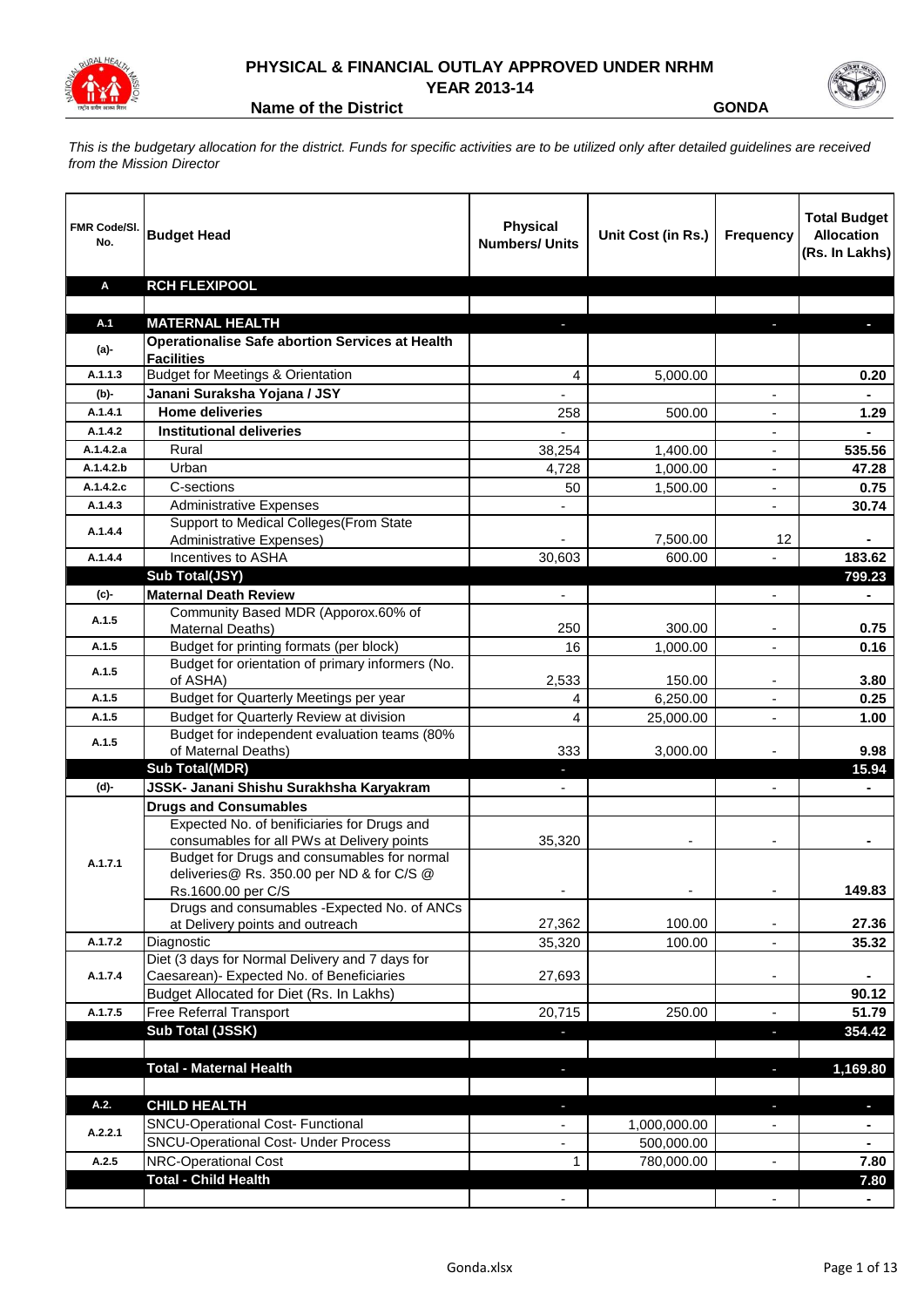| FMR Code/SI.<br>No. | <b>Budget Head</b>                                                                                                                                                                                                                                                                                   | <b>Physical</b><br><b>Numbers/ Units</b> | Unit Cost (in Rs.) | <b>Frequency</b>         | <b>Total Budget</b><br><b>Allocation</b><br>(Rs. In Lakhs) |
|---------------------|------------------------------------------------------------------------------------------------------------------------------------------------------------------------------------------------------------------------------------------------------------------------------------------------------|------------------------------------------|--------------------|--------------------------|------------------------------------------------------------|
| A.3                 | <b>FAMILY PLANNING</b>                                                                                                                                                                                                                                                                               |                                          |                    |                          |                                                            |
| A.3.1               | <b>Terminal/Limiting Methods</b>                                                                                                                                                                                                                                                                     |                                          |                    |                          |                                                            |
| A.3.1.1             | Orientation workshop, dissemination of manuals<br>on FP standards & quality assurance of<br>sterilisation services, fixed day planning meeting                                                                                                                                                       | 1                                        | 25,000.00          |                          | 0.25                                                       |
| A.3.1.2             | Female Sterilisation Camps Proposed                                                                                                                                                                                                                                                                  | 272                                      | 2,000.00           |                          | 5.44                                                       |
| A.3.1.3             | <b>NSV Camps Proposed</b>                                                                                                                                                                                                                                                                            | 4                                        | 3,500.00           |                          | 0.14                                                       |
| A.3.1.4             | <b>Compensation for Female Sterilisation</b>                                                                                                                                                                                                                                                         | 4,892                                    | 1,000.00           |                          | 48.92                                                      |
| A.3.1.5             | Compensation for male sterilization/NSV<br>Acceptance                                                                                                                                                                                                                                                | 50                                       | 1,500.00           |                          | 0.75                                                       |
| A.3.1.6             | Orientation Workshop on accreditation of private<br>providers to provide sterilization services                                                                                                                                                                                                      | 1                                        | 10,000.00          |                          | 0.10                                                       |
| A.3.2               | <b>Spacing Methods</b>                                                                                                                                                                                                                                                                               |                                          |                    |                          |                                                            |
| A.3.2.2             | IUD services at health facilities (including fixed<br>day services at Sub Centres-L1)                                                                                                                                                                                                                | 18                                       | 3,000.00           | $\blacksquare$           | 0.54                                                       |
| A.3.2.3             | IUD services at health facilities (including fixed<br>day services at Sub Centre-L1 ) No. of IUCD<br>insertions                                                                                                                                                                                      | 27,180                                   | 20.00              |                          | 5.44                                                       |
| A.3.3               | POL for Family Planning/ Others (including<br>additional mobility support to surgeon's team if<br>req)-Budget given according to total nos. of<br>Female Sterilization Camps.                                                                                                                        | 272                                      | 1,000.00           |                          | 2.72                                                       |
| A.3.5.2             | Performance rewards                                                                                                                                                                                                                                                                                  |                                          |                    |                          |                                                            |
|                     | Division level: Rs. 11.25 Lakh @ Rs. 62,500/-<br>per division (Rs.20,000 for 1st, Rs. 15,000 for<br>2nd and Rs. 10,000 for 3rd position for best<br>performing tubectomy surgeon at each division,<br>Rs. 15,000 for best performing NSV surgeon,<br>and Rs.2000/- for best SN and Rs.500/- for best |                                          |                    |                          |                                                            |
|                     | ANM).                                                                                                                                                                                                                                                                                                | 1                                        | 62,500.00          |                          | 0.63                                                       |
| A.3.5.3             | <b>World Population Day' celebration</b>                                                                                                                                                                                                                                                             |                                          |                    | $\overline{a}$           |                                                            |
|                     | For District level activities                                                                                                                                                                                                                                                                        | $\mathbf{1}$                             | 100,000.00         | $\overline{\phantom{a}}$ | 1.00                                                       |
|                     | For Block level activities                                                                                                                                                                                                                                                                           | 16                                       | 10,000.00          | $\overline{\phantom{a}}$ | 1.60                                                       |
| A.3.5.4             | Other strategies/ activities<br>Orientation of district nodal officers for change in                                                                                                                                                                                                                 |                                          |                    |                          |                                                            |
| A.3.5.4.2           | FP Beema Policy-No. of Workshops<br><b>Total -Family Planning</b>                                                                                                                                                                                                                                    | 1                                        | 10,000.00          |                          | 0.10<br>67.62                                              |
|                     |                                                                                                                                                                                                                                                                                                      |                                          |                    |                          |                                                            |
| A.4                 | ADOLESCENT REPRODUCTIVE AND SEXUAL<br><b>HEALTH / ARSH</b>                                                                                                                                                                                                                                           |                                          |                    |                          |                                                            |
| A.4.1.4             | <b>Operating Expenses</b>                                                                                                                                                                                                                                                                            |                                          |                    |                          |                                                            |
|                     | For Existing Clinics                                                                                                                                                                                                                                                                                 | 2                                        | 2,500.00           | 12                       | 0.60                                                       |
| A.4.2               | <b>School Health programme</b><br>Dissemination of Guidelines for School Health                                                                                                                                                                                                                      |                                          |                    |                          |                                                            |
| A.4.2.1             | Programme (14 Nos. for each Block and 7 Nos.<br>for District Level)                                                                                                                                                                                                                                  | 231                                      | 75.00              | 1                        | 0.17                                                       |
| A.4.2.2             | Convergence Meeting at Block level (Twice in a<br>year)                                                                                                                                                                                                                                              | 16                                       | 2,500.00           | 2                        | 0.80                                                       |
| A.4.2.3             | Mobility Support (For Block Level)                                                                                                                                                                                                                                                                   | 16                                       | 25,000.00          | 6                        | 24.00                                                      |
| A.4.3               | Other strategies/activities                                                                                                                                                                                                                                                                          | $\overline{\phantom{a}}$                 |                    | ٠                        | $\blacksquare$                                             |
| A.4.3.2             | <b>Menstrual Hygiene</b>                                                                                                                                                                                                                                                                             | ٠                                        |                    | ٠                        | $\blacksquare$                                             |
|                     | No.of Blocks                                                                                                                                                                                                                                                                                         | ٠                                        |                    |                          |                                                            |
|                     | No.of ASHAs                                                                                                                                                                                                                                                                                          | ٠                                        |                    |                          |                                                            |
|                     | One Planning & Sensitization meeting at<br>Dist.level @Rs.5000/-meeting                                                                                                                                                                                                                              |                                          | 5,000.00           |                          |                                                            |
|                     | One Review & Refresher meeting at Dist.level<br>@Rs.5000/-meeting                                                                                                                                                                                                                                    |                                          | 5,000.00           |                          |                                                            |
|                     | Reporting Register for District & Blocks @Rs.30/-<br>register                                                                                                                                                                                                                                        |                                          | 30.00              |                          |                                                            |
|                     | Reporting Register for ASHA @Rs.30/-register                                                                                                                                                                                                                                                         |                                          | 30.00              | $\overline{\phantom{0}}$ |                                                            |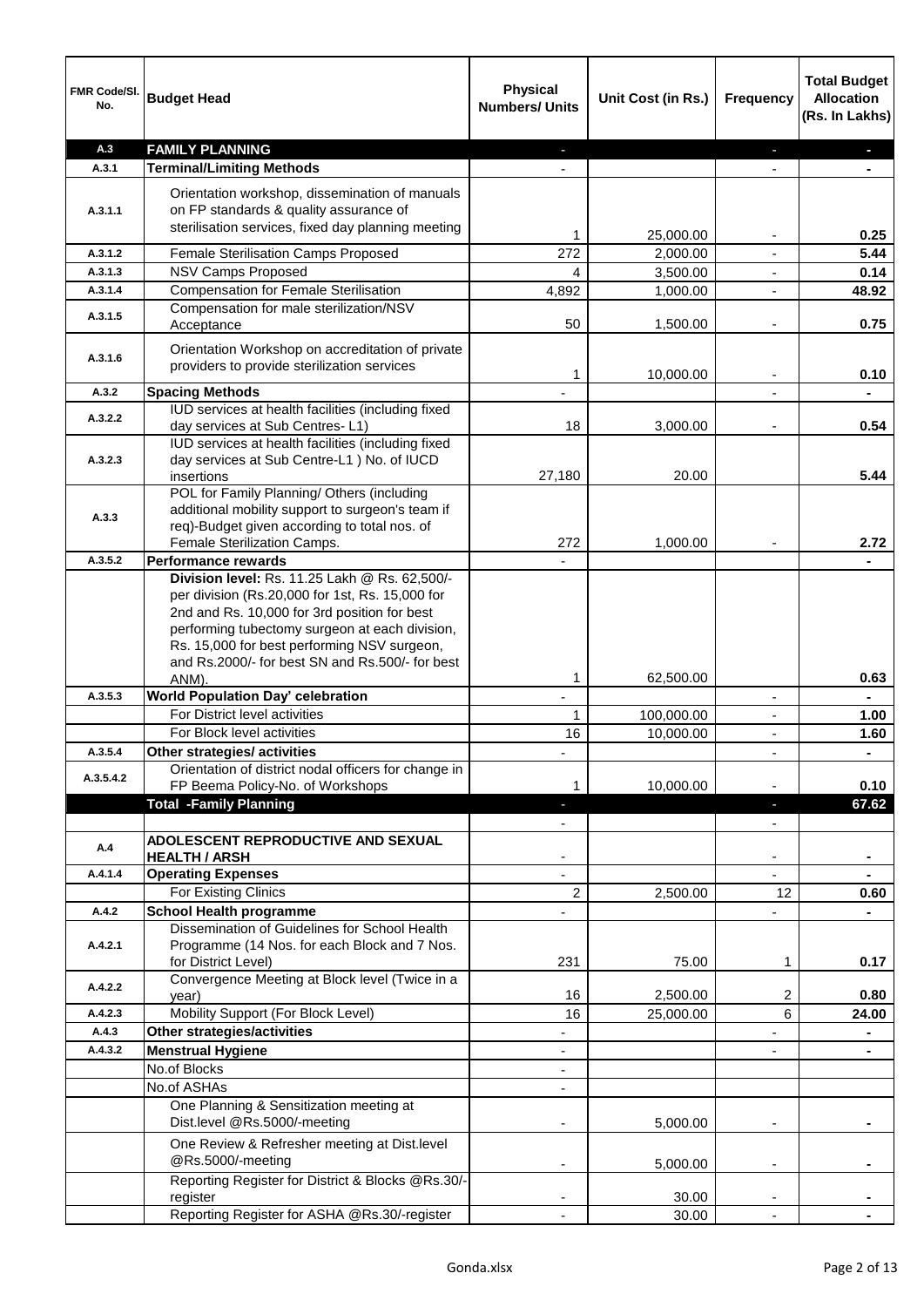| FMR Code/SI.<br>No. | <b>Budget Head</b>                                                                                                                                      | <b>Physical</b><br><b>Numbers/ Units</b> | Unit Cost (in Rs.)   | <b>Frequency</b> | <b>Total Budget</b><br><b>Allocation</b><br>(Rs. In Lakhs) |
|---------------------|---------------------------------------------------------------------------------------------------------------------------------------------------------|------------------------------------------|----------------------|------------------|------------------------------------------------------------|
|                     | Storage Almirahs for District & Blocks<br>@Rs.5000/- Almirahs                                                                                           |                                          | 5,000.00             | ٠                |                                                            |
|                     | 2 Flex banner with hanging rod per                                                                                                                      |                                          |                      |                  |                                                            |
|                     | block/Dist.@Rs.500/-banner                                                                                                                              |                                          | 500.00               |                  |                                                            |
|                     | <b>Sub-total ARSH</b>                                                                                                                                   |                                          |                      | E.               | 25.57                                                      |
|                     |                                                                                                                                                         |                                          |                      |                  |                                                            |
| A.5                 | <b>URBAN RCH (focus on Urban slums)</b>                                                                                                                 |                                          |                      | ٠                | н                                                          |
| A.5.2               | Human Resource for Urban Health                                                                                                                         |                                          |                      |                  |                                                            |
| A.5.2.1             | Doctors/Mos                                                                                                                                             | $\overline{2}$                           | 36,000.00            | 6                | 4.32                                                       |
| A.5.2.4             | <b>ANM</b>                                                                                                                                              | $\overline{2}$                           | 9,900.00             | 6                | 1.19                                                       |
| A.5.2.5             | <b>Staff Nurse</b>                                                                                                                                      | $\overline{2}$                           | 16,500.00            | 6                | 1.98                                                       |
| A.5.2.12<br>A.5.3   | Sweeper cum Choukidar                                                                                                                                   | $\overline{c}$                           | 4,950.00             | 6                | 0.59                                                       |
|                     | Operating expenses for UHP and UHC<br>Rent @7000/Month/Centre                                                                                           |                                          |                      | 6                | 0.84                                                       |
|                     | Telephone Bills @ 1000/Month/Centre                                                                                                                     | $\overline{c}$<br>$\overline{2}$         | 7,000.00<br>1,000.00 | 6                | 0.12                                                       |
|                     | Electricity Bills @ 1500/Month/Centre                                                                                                                   | $\overline{c}$                           | 1,500.00             | 6                | 0.18                                                       |
|                     | Contingency @ 500/Month/Centre                                                                                                                          | $\overline{c}$                           | 500.00               | 6                | 0.06                                                       |
|                     | <b>Total- Urban Health</b>                                                                                                                              |                                          |                      | E.               | 9.28                                                       |
|                     |                                                                                                                                                         |                                          |                      |                  |                                                            |
| A.7                 | <b>PNDT Activities</b>                                                                                                                                  |                                          |                      |                  | н                                                          |
| A.7.1               | <b>Support to PC-PNDT Cells</b>                                                                                                                         |                                          |                      |                  | $\blacksquare$                                             |
|                     | <b>Divisional Level</b>                                                                                                                                 |                                          |                      |                  |                                                            |
|                     | Remuneration of Data Assistant (At Each                                                                                                                 |                                          |                      |                  |                                                            |
|                     | Division PC-PNDT Cell)                                                                                                                                  | 1                                        | 17,000.00            | 12               | 2.04                                                       |
|                     | Contingency for the operation of cell @                                                                                                                 |                                          |                      |                  |                                                            |
|                     | Rs.20000/-                                                                                                                                              | 1                                        | 20,000.00            | 1                | 0.20                                                       |
|                     | One time office setup cost @ Rs.100000/-                                                                                                                | 1                                        | 100,000.00           | 1                | 1.00                                                       |
|                     | <b>District Level</b><br>Remuneration of Data Entry Operator (At Each                                                                                   |                                          |                      |                  |                                                            |
|                     | District PC-PNDT Cell)                                                                                                                                  | 1                                        | 10.000.00            | 12               | 1.20                                                       |
|                     | Contingency for the operation of cell @                                                                                                                 |                                          |                      |                  |                                                            |
|                     | Rs.20000/-                                                                                                                                              | 1                                        | 20,000.00            | 1                | 0.20                                                       |
|                     | One time office setup cost @ Rs. 50000/-                                                                                                                | 1                                        | 50,000.00            | 1                | 0.50                                                       |
| A.7.2               | <b>Other PNDT activities</b>                                                                                                                            |                                          |                      |                  |                                                            |
| A.7.2.3             | Visit of division level inspection committees (<br>TA/DA of Additional Director will be incurred from<br>this amount) @ Rs.30000 for 10 visit in a year | 1                                        | 3,000.00             | 10               | 0.30                                                       |
|                     | Orientation of members of the district advisory                                                                                                         |                                          |                      |                  |                                                            |
| A.7.2.8             | committees at Division Levels (No. of                                                                                                                   |                                          |                      |                  |                                                            |
|                     | Workshops)                                                                                                                                              | 1                                        | 25,000.00            | 1                | 0.25                                                       |
| A.7.2.10            | District Level Sensitization (No. of Workshops)                                                                                                         | 1                                        | 10,000.00            | 1                | 0.10                                                       |
|                     | <b>Total-PC-PNDT</b>                                                                                                                                    | J,                                       |                      | ı                | 5.79                                                       |
|                     |                                                                                                                                                         |                                          |                      |                  |                                                            |
| A.8                 | <b>Human Resources</b>                                                                                                                                  | $\blacksquare$                           |                      | ٠                | ٠                                                          |
| A.8.1               | <b>Contractual Staff &amp; Services</b>                                                                                                                 | $\blacksquare$                           |                      | ٠                | $\blacksquare$                                             |
| A.8.1.1.1.f         | Honoraria for ANMs at Sub Centres                                                                                                                       | 4                                        | 10,000.00            | 6                | 2.40                                                       |
| A.8.1.1.2.f         | Honoraria for Staff Nurses - SNCU                                                                                                                       | ä,                                       | 16,500.00            | 6                | $\blacksquare$                                             |
| A.8.1.1.2.f         | Honoraria for Staff Nurses -NRC                                                                                                                         | 4                                        | 16,500.00            | 6                | 3.96                                                       |
| A.8.1.2.1           | Honoraria for Laboratory Technicians                                                                                                                    | $\overline{c}$                           | 11,880.00            | 6                | 1.43                                                       |
| A.8.1.3.5.d         | Honoraria for Paediatricians- Child Health                                                                                                              |                                          | 48,000.00            | 6                |                                                            |
| A.8.1.3.7           | Honoraria for Dental Doctors                                                                                                                            | 1                                        | 35,000.00            | 6                | 2.10                                                       |
| A.8.1.5.8           | Honoraria for M.O.(Training Coordinators for training<br>NRCs/SNCUs)                                                                                    |                                          | 36,000.00            | 6                |                                                            |
| A.8.1.7.2           | Honoraria for X-Ray Technicians                                                                                                                         | $\mathbf{1}$                             | 11,800.00            | 6                | 0.71                                                       |
| A.8.1.7.4           | <b>School Health Teams (Exclusively for SH)</b>                                                                                                         | ٠                                        |                      |                  | $\blacksquare$                                             |
| A.8.1.7.4.a         | <b>Honoraria for Medical Officers</b>                                                                                                                   | $\overline{\phantom{a}}$                 |                      |                  |                                                            |
|                     | No. of MBBS Doctors-Existing                                                                                                                            |                                          | 36,000.00            | 6                |                                                            |
|                     | No. of MBBS Doctors-New                                                                                                                                 | 16                                       | 36,000.00            | 2                | 11.52                                                      |
|                     | No. of BDS Doctors-Existing                                                                                                                             |                                          | 35,000.00            | 6                | $\frac{1}{2}$                                              |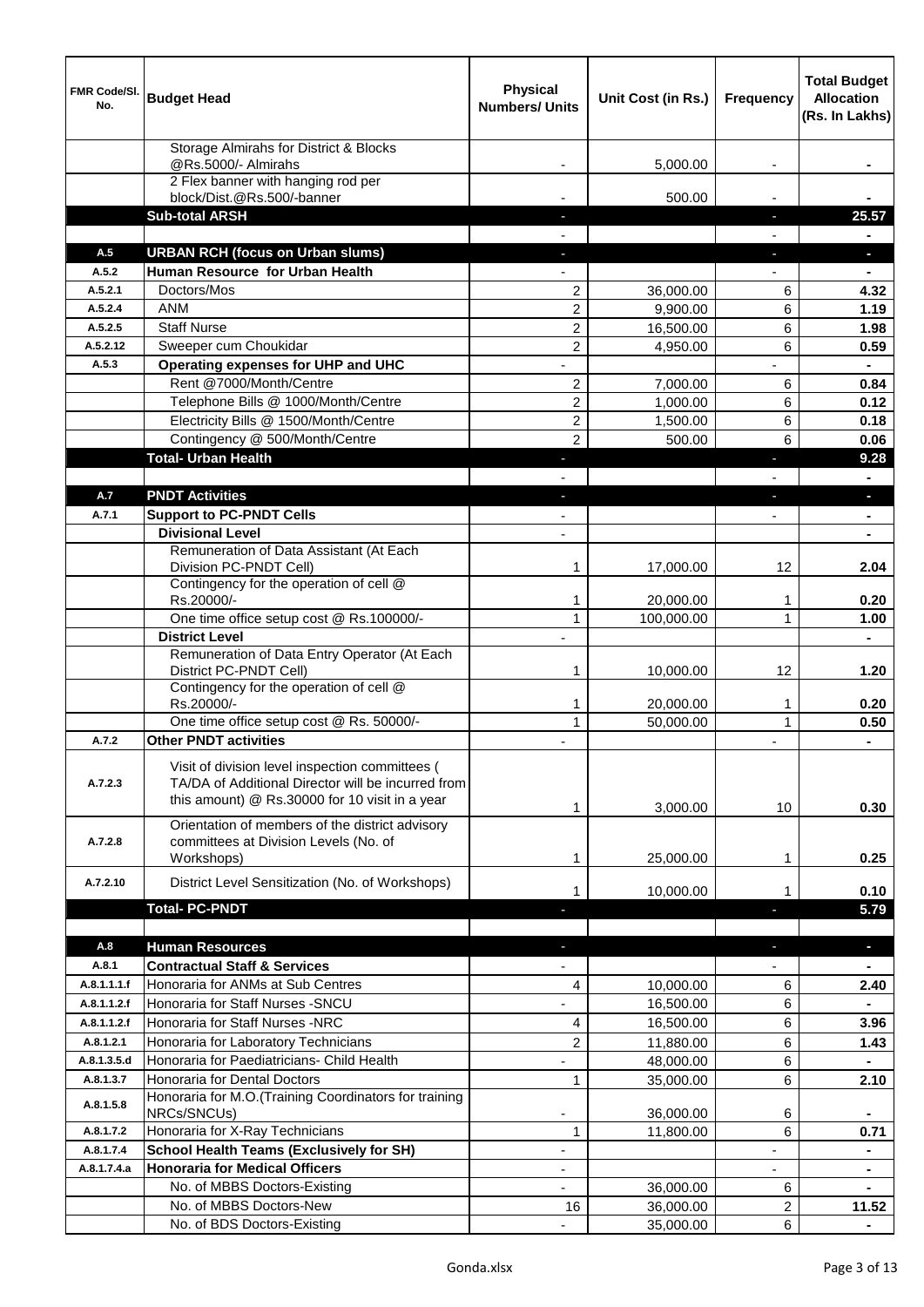| FMR Code/SI.<br>No. | <b>Budget Head</b>                                                                         | <b>Physical</b><br><b>Numbers/ Units</b> | Unit Cost (in Rs.) | <b>Frequency</b>         | <b>Total Budget</b><br><b>Allocation</b><br>(Rs. In Lakhs) |
|---------------------|--------------------------------------------------------------------------------------------|------------------------------------------|--------------------|--------------------------|------------------------------------------------------------|
|                     | No. of AYUSH Doctors-Existing                                                              |                                          | 24,000.00          | 6                        |                                                            |
|                     | No. of AYUSH Doctors-New                                                                   | 32                                       | 24,000.00          | $\overline{c}$           | 15.36                                                      |
| A.8.1.7.4.b         | <b>Honoraria for Physiotherapists</b>                                                      |                                          | 11,880.00          | 6                        |                                                            |
| A.8.1.7.4.c         | <b>Honoraria for Dental Hygienists</b>                                                     |                                          | 11,880.00          | 6                        | $\blacksquare$                                             |
| A.8.1.7.4.d         | <b>Honoraria for Ophthalmic Assistants</b>                                                 |                                          | 11,880.00          | 6                        | $\blacksquare$                                             |
| A.8.1.7.4.e         | Honoraria for Staff Nurses/GNMs-Existing                                                   |                                          | 16,500.00          | 6                        |                                                            |
|                     | Honoraria for Staff Nurses/GNMs-New                                                        | 6                                        | 16,500.00          | 2                        | 1.98                                                       |
| A.8.1.7.4.g         | Honoraria for ANMs-Existing                                                                |                                          | 10,000.00          | 6                        |                                                            |
|                     | Honoraria for ANMs-New                                                                     | 26                                       | 10,000.00          | $\overline{2}$           | 5.20                                                       |
| A.8.1.7.5.1         | Honoraria for FP Counsellors(@ Rs.9300/-<br>(Rs.9000/-Honoraria and 300/-for communication | 2                                        | 9,300.00           | 6                        | 1.12                                                       |
| A.8.1.7.5.2         | support)<br><b>Honoraria for ARSH Counsellors</b>                                          | $\overline{2}$                           | 12,000.00          | 6                        | 1.44                                                       |
| A.8.1.7.5.4         | <b>Honoraria for Nutritionist-NRC</b>                                                      | 1                                        | 15,000.00          | 6                        | 0.90                                                       |
|                     |                                                                                            |                                          |                    |                          |                                                            |
|                     | <b>Honoraria for Staff under Routine Immunization</b>                                      |                                          |                    |                          |                                                            |
|                     | Refrigerator Mechanics-District Level                                                      |                                          | 16,500.00          | 6                        |                                                            |
| A.8.1.7.7           | Cold Chain Handlers-District Level                                                         | $\mathbf{1}$                             | 9,900.00           | 6                        | 0.59                                                       |
|                     | Vaccine Store Keepers-Division Level                                                       | 1                                        | 22,000.00          | 6                        | 1.32                                                       |
|                     | Refrigerator Mechanics-Division Level                                                      | 1                                        | 16,500.00          | 6                        | 0.99                                                       |
|                     | Vaccine Van Drivers-Division Level                                                         |                                          | 16,500.00          | 6                        |                                                            |
|                     | Cold Chain Handlers-Division Level                                                         | 1                                        | 9,900.00           | 6                        | 0.59                                                       |
| A.8.1.9             | <b>Honoraria for Data Entry Operators</b>                                                  | 2                                        | 8,800.00           | 6                        | 1.06                                                       |
| A.8.1.11.f          | <b>Honoraria for Caretakers-NRC</b>                                                        | 1                                        | 4,000.00           | 6                        | 0.24                                                       |
| A.8.1.11.f          | <b>Honoraria for Cooks-NRC</b>                                                             | 1                                        | 5,000.00           | 6                        | 0.30                                                       |
|                     | <b>TOTAL - HUMAN RESOURCE</b>                                                              |                                          |                    |                          | 53.20                                                      |
|                     |                                                                                            |                                          |                    |                          |                                                            |
| A.9                 | <b>TRAINING</b>                                                                            |                                          |                    |                          |                                                            |
|                     |                                                                                            |                                          |                    |                          |                                                            |
| A.9.3               | <b>Maternal Health Training</b>                                                            |                                          |                    |                          |                                                            |
| A.9.3.1             | <b>Skilled Attendance at Birth / SBA</b>                                                   |                                          |                    |                          |                                                            |
| A.9.3.1.1           | Setting up of SBA Training Centres                                                         | $\mathbf{1}$                             | 25,000.00          |                          | 0.25                                                       |
|                     | <b>Training of Staff Nurses in SBA</b>                                                     |                                          |                    |                          |                                                            |
| A.9.3.1.4           | Total Batches to be conducted (4 Per Batch)@<br>Rs.103300/ Batch                           | 8                                        | 103,300.00         | ٠                        | 8.26                                                       |
| A.9.3.4             | <b>Safe Abortion Services Training</b>                                                     |                                          |                    |                          |                                                            |
|                     | Training of Medical Officers in safe abortion                                              |                                          |                    |                          |                                                            |
| A.9.3.4.2           | Total Batches to be conducted @ Rs.52000 /batch                                            |                                          | 52,000.00          |                          |                                                            |
| A.9.3.5             | RTI / STI Training                                                                         |                                          |                    |                          |                                                            |
|                     | <b>Training of Medical Officers in RTI/STI</b>                                             |                                          |                    |                          |                                                            |
| A.9.3.5.3           |                                                                                            |                                          |                    |                          |                                                            |
|                     | Total Batches to be conducted @ Rs.72600 /batch                                            |                                          | 72,600.00          |                          |                                                            |
|                     | Sub Total - Maternal Health Training                                                       |                                          |                    |                          | 8.51                                                       |
|                     |                                                                                            |                                          |                    |                          |                                                            |
| A.9.5               | <b>Child Health Training</b>                                                               |                                          |                    |                          |                                                            |
| A.9.5.2.2           | <b>F-IMNCI Training for Medical Officers</b>                                               |                                          |                    |                          |                                                            |
|                     | <b>Total Training Load</b>                                                                 |                                          |                    |                          |                                                            |
|                     | <b>Batch Size/Participants</b>                                                             | 16                                       |                    |                          |                                                            |
|                     | No. of Batches                                                                             |                                          | 212,900.00         |                          |                                                            |
|                     | Total Batches to be observed(25% of organized                                              |                                          |                    |                          |                                                            |
|                     | batches)                                                                                   | $\overline{\phantom{a}}$                 | 7,500.00           |                          |                                                            |
| A.9.5.2.3           | <b>F-IMNCI Training for Staff Nurses</b>                                                   | $\overline{\phantom{a}}$                 |                    | $\overline{\phantom{a}}$ | $\blacksquare$                                             |
|                     | <b>Total Training Load</b>                                                                 | $\overline{\phantom{a}}$                 |                    |                          |                                                            |
|                     | <b>Batch Size/Participants</b>                                                             | $\overline{\phantom{a}}$                 |                    |                          |                                                            |
|                     | No. of Batches                                                                             | $\overline{\phantom{a}}$                 | 206,900.00         | $\overline{\phantom{a}}$ | $\blacksquare$                                             |
|                     | Total Batches to be observed(25% of organized<br>batches)                                  |                                          | 7,500.00           |                          |                                                            |
| A.9.5.5.2.a         | <b>IMNCI Plus(CCSP)-10 Days TOT for Physicians</b>                                         |                                          |                    |                          |                                                            |
|                     | <b>Total Training Load</b>                                                                 |                                          |                    |                          |                                                            |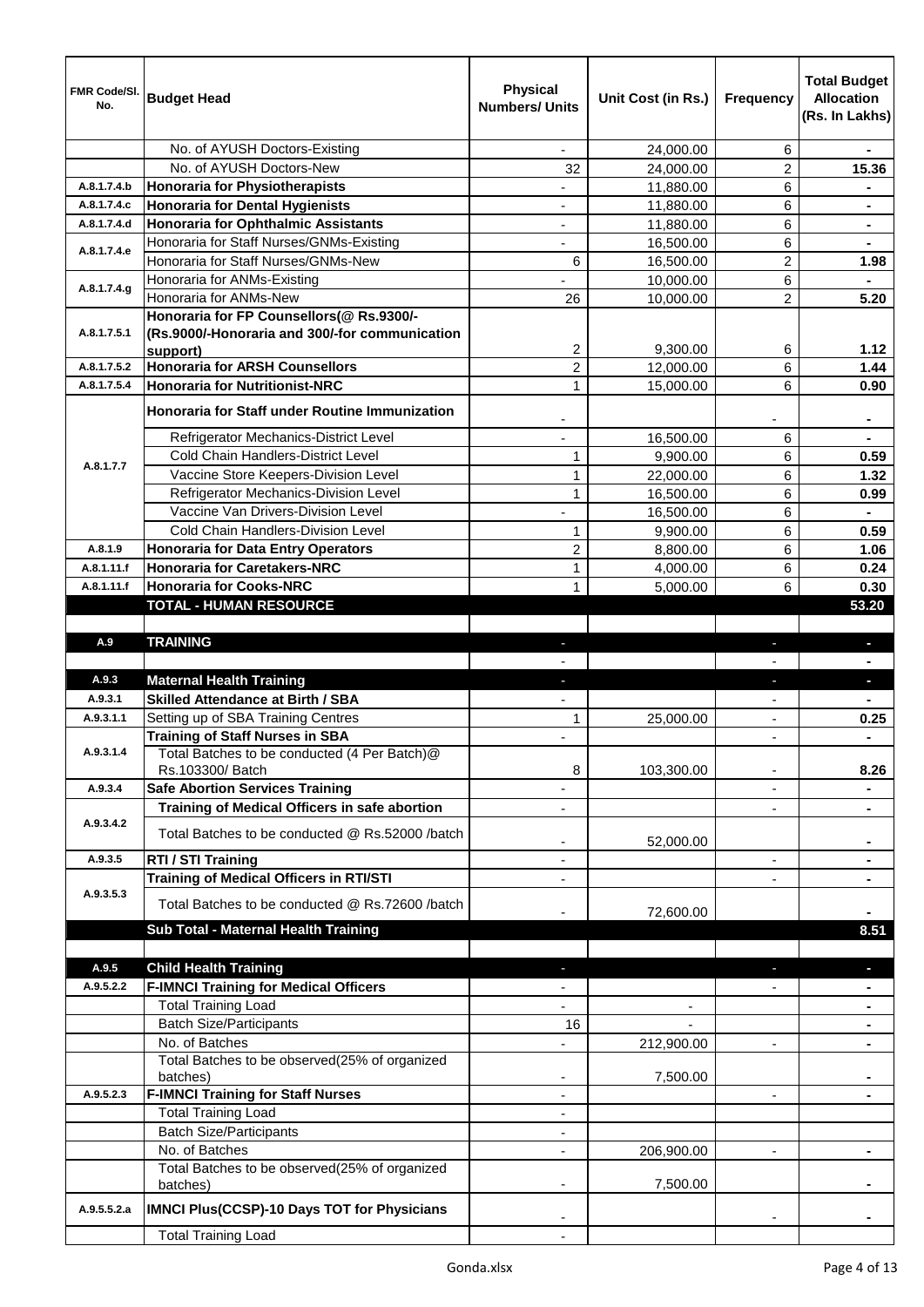| <b>FMR Code/SI.</b><br>No. | <b>Budget Head</b>                                                             | <b>Physical</b><br><b>Numbers/ Units</b> | Unit Cost (in Rs.)    | <b>Frequency</b> | <b>Total Budget</b><br><b>Allocation</b><br>(Rs. In Lakhs) |
|----------------------------|--------------------------------------------------------------------------------|------------------------------------------|-----------------------|------------------|------------------------------------------------------------|
|                            | <b>Batch Size/Participants</b>                                                 | 24                                       |                       |                  |                                                            |
|                            | No. of Batches                                                                 |                                          | 576,300.00            |                  |                                                            |
|                            | Total Batches to be observed(25% of organized<br>batches)                      |                                          | 11,000.00             |                  |                                                            |
|                            | <b>Sub Total- Child Health Training</b>                                        |                                          |                       |                  |                                                            |
|                            |                                                                                |                                          |                       |                  |                                                            |
| A.9.7                      | Adolescent Reproductive and Sexual Health/<br><b>ARSH Training</b>             |                                          |                       |                  |                                                            |
|                            | <b>ARSH training for ANMs/LHVs</b>                                             |                                          |                       |                  | $\blacksquare$                                             |
| A.9.7.4                    | Total Batches to be conducted@ Rs.71000/ Batch                                 |                                          |                       |                  |                                                            |
|                            |                                                                                | 3                                        | 71,000.00             |                  | 2.13                                                       |
|                            | <b>Sub Total- ARSH Training</b>                                                |                                          |                       |                  | 2.13                                                       |
| A.9.8.4.2                  | <b>Clinical Establishment Act</b>                                              | 1                                        | 798,000.00            |                  | 7.98                                                       |
|                            |                                                                                |                                          |                       |                  |                                                            |
|                            | <b>TOTAL - Training</b>                                                        |                                          |                       |                  | 18.62                                                      |
|                            |                                                                                |                                          |                       |                  |                                                            |
| A.10                       | PROGRAMME MANAGEMENT                                                           |                                          |                       |                  |                                                            |
| A.10.2                     | District Programme Management Support Unit                                     |                                          |                       |                  |                                                            |
|                            | <b>Contractual Staffs for DPMSU</b>                                            |                                          |                       |                  |                                                            |
| A.10.2.1                   | Honoraria for District Programme Manager                                       | $\mathbf{1}$                             | 32,700.00             | 6                | 1.96                                                       |
| A.10.2.2                   | Honoraria for District Accounts Manager                                        | 1                                        | 26,650.00             | 6                | 1.60                                                       |
| A.10.2.3                   | Honoraria for District Data Manager(District Data                              |                                          |                       |                  |                                                            |
| A.10.2.7                   | cum Account Assistant)<br>Honoraria for Office Assistant                       | $\mathbf{1}$<br>$\mathbf{1}$             | 18,150.00<br>7,000.00 | 6<br>6           | 1.09<br>0.42                                               |
| A.10.2.8.1                 | Operational Expenses for DPMU unit                                             | $\mathbf{1}$                             | 75,000.00             | 6                | 4.50                                                       |
| A.10.2.8.2                 | Honoraria for District Community Process Manager                               | 1                                        | 26,650.00             | 6                | 1.60                                                       |
|                            | <b>Sub Total - DPMU</b>                                                        |                                          |                       |                  | 11.17                                                      |
|                            |                                                                                |                                          |                       |                  |                                                            |
| A.10.3                     | <b>Block Programme Management Unit (BPMU)</b>                                  |                                          |                       |                  |                                                            |
| A.10.3.1                   | Honoraria for Block Programme Managers                                         | 16                                       | 20,000.00             | 6                | 19.20                                                      |
| A.10.3.2                   | Honoraria for Block Accounts Managers                                          | 16                                       | 10,000.00             | 6                | 9.60                                                       |
|                            | Sub Total - DPMU                                                               |                                          |                       |                  | 28.80                                                      |
|                            |                                                                                |                                          |                       |                  |                                                            |
| A.10.6                     | <b>Concurrent Audit System</b><br>Budget For Block Units(Rs.1500 per           |                                          |                       |                  | $\blacksquare$                                             |
|                            | Block/Quarter)                                                                 | 16                                       | 1,500.00              | 4                | 0.96                                                       |
|                            | Budget For District (District HO Rs. 4500/Month)                               | 1                                        | 4,500.00              | 12               | 0.54                                                       |
|                            | <b>Sub Total - Concurrent Audit</b>                                            |                                          |                       |                  | 1.50                                                       |
|                            |                                                                                |                                          |                       |                  |                                                            |
| A.10.7                     | <b>Mobility Support, Field Visits</b>                                          |                                          |                       |                  | $\blacksquare$                                             |
| A.10.7.2                   | Mobility Support-DPMU/District (2 Vehicles per<br>District per month)          | 2                                        | 25,000.00             | 12               | 6.00                                                       |
| A.10.7.3                   | Mobility Support-BPMU/Block (1 Vehicle per<br>District per Month)              | 16                                       | 25,000.00             | 12               | 48.00                                                      |
| A.10.7.4.1                 | Mobility Support for Div.PMU Division & AD<br>Offices( 1 vehicle per Division) | 1                                        | 25,000.00             | 12               | 3.00                                                       |
|                            | Sub Total - Mobility Support, Field Visits                                     |                                          |                       |                  | 57.00                                                      |
|                            |                                                                                |                                          |                       |                  |                                                            |
|                            | <b>TOTAL - Programme Management</b>                                            |                                          |                       | E.               | 98.47                                                      |
|                            | <b>GRAND TOTAL- RCH FLEXIPOOL</b>                                              |                                          |                       |                  | 1,456.16                                                   |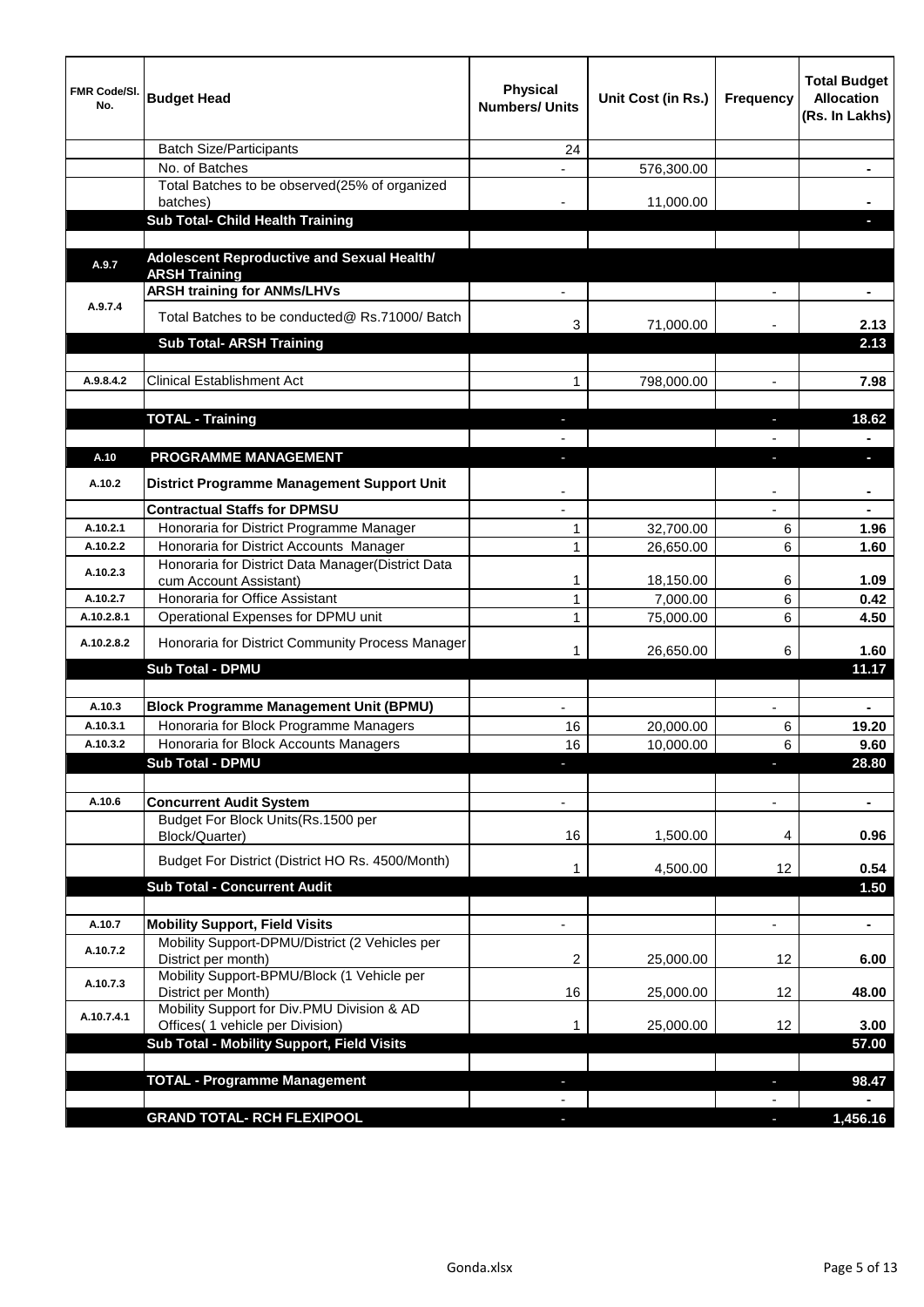| FMR Code/SI.<br>No. | <b>Budget Head</b>                                                                                                          | <b>Physical</b><br><b>Numbers/ Units</b> | Unit Cost (in Rs.) | <b>Frequency</b>         | <b>Total Budget</b><br><b>Allocation</b><br>(Rs. In Lakhs) |
|---------------------|-----------------------------------------------------------------------------------------------------------------------------|------------------------------------------|--------------------|--------------------------|------------------------------------------------------------|
|                     |                                                                                                                             | $\sim$                                   |                    | $\sim$                   |                                                            |
| в                   | <b>MISSION FLEXIPOOL</b>                                                                                                    | a.                                       |                    | a.                       |                                                            |
| <b>B1</b>           | <b>ASHA</b>                                                                                                                 |                                          |                    |                          |                                                            |
| B1.1.1.4.2          | ASHA State Trainers - TOT (Module VI&VII)-<br>National Level-Cost of TA/DA                                                  |                                          | 15,000.00          |                          |                                                            |
| B1.1.3.3            | <b>Incentive for FP</b>                                                                                                     |                                          |                    |                          |                                                            |
|                     | Incentive for ASHA @ Rs. 1000 if a couple                                                                                   |                                          |                    |                          |                                                            |
| B1.1.3.3.1          | adopts permanent methods after 02<br>children(Assumed that 15.56 % clients adopts<br>permanent methods after 02 children).  | 768                                      | 1,000.00           |                          | 7.68                                                       |
| B1.1.3.5            | <b>Other incentive</b>                                                                                                      | $\overline{\phantom{a}}$                 |                    |                          |                                                            |
| B1.1.3.5.1          | On taking Complicated On pregnancy cases or<br>New born cases to the health facility @Rs.150/-<br>case (up to 3 cases/year) | 3,186                                    | 150.00             | 3                        | 14.34                                                      |
| B1.1.3.5.3          | Birth & Death Registration (For 30 birth & 9<br>deaths/ASHA) -Amount Approved 90% Only                                      | 3,186                                    | 180.00             |                          | 5.16                                                       |
|                     |                                                                                                                             |                                          |                    |                          |                                                            |
| B1.1.3.5.5          | TA/DA for attending Monthly Meetings<br>@Rs.100/Meeting - Amount Approved 90% Only                                          | 3,186                                    | 100.00             | 12                       | 34.41                                                      |
| B1.1.3.5.6          | Maternal Death Audit Information<br>(@Rs.200/Case)-Amount Approved 50% Only                                                 | 416                                      | 200.00             |                          | 0.42                                                       |
|                     | Incentives to ASHA Sangini(@Rs.150 for one                                                                                  |                                          |                    |                          |                                                            |
| B1.1.3.5.12         | field visit and 20 visits per month)                                                                                        |                                          | 3,000.00           | 10                       |                                                            |
| B1.1.3.6            | <b>Other Activities</b>                                                                                                     |                                          |                    |                          |                                                            |
| B1.1.3.6.1          | ASHA Divas/Annual ASHA Samellan-(Amount<br>Approved 70% Only)                                                               | 3,186                                    | 250.00             | $\overline{\phantom{a}}$ | 5.58                                                       |
|                     | <b>ASHA Payment Voucher</b>                                                                                                 | 3,186                                    | 25.00              |                          | 0.80                                                       |
| B1.1.3.6.3          | <b>ASHA Master Payment Register</b>                                                                                         | 16                                       | 150.00             |                          | 0.02                                                       |
|                     | <b>ASHA Sangini Format</b>                                                                                                  | 128                                      | 50.00              |                          | 0.06                                                       |
| B1.1.4<br>B1.1.5    | Awards to ASHA's/Link workers<br><b>ASHA Resource Centre/ASHA Mentoring Group</b>                                           | 16                                       | 5,000.00           | $\overline{\phantom{a}}$ | 0.80                                                       |
| B1.1.5.4            | Mobility Costs ASHA Mentoring Group for                                                                                     |                                          |                    |                          | $\blacksquare$                                             |
|                     | district*4 meetings@Rs.2500/meeting<br><b>Sub Total - ASHA</b>                                                              | 4                                        | 2,500.00           |                          | 0.10<br>69.36                                              |
|                     |                                                                                                                             |                                          |                    |                          |                                                            |
| <b>B2</b>           | <b>Untied Funds</b>                                                                                                         | a.                                       |                    | J,                       | н                                                          |
|                     | No. of CHCs/SDH and Amount Approved 71%                                                                                     |                                          |                    |                          |                                                            |
| <b>B2.1</b>         | Only                                                                                                                        | 16                                       | 50,000.00          | 1                        | 5.68                                                       |
| <b>B2.2</b>         | No. of PHCs and Amount Approved 93% Only                                                                                    | 50                                       | 25,000.00          | 1                        | 11.63                                                      |
| <b>B2.3</b>         | No. of Sub Centres and Amount Approved 46%                                                                                  |                                          |                    |                          |                                                            |
|                     | Only                                                                                                                        | 322                                      | 10,000.00          | 1                        | 14.81                                                      |
| <b>B2.4</b>         | No. of VHNSCs and Amount Approved 36% Only                                                                                  | 1,054                                    | 10,000.00          | 1                        | 37.94                                                      |
|                     | <b>Sub Total - Untied Funds</b>                                                                                             |                                          |                    |                          | 70.06                                                      |
|                     |                                                                                                                             | $\overline{\phantom{a}}$                 |                    |                          | $\blacksquare$                                             |
| <b>B.3</b>          | <b>Annual Maintenance Grants</b>                                                                                            | $\overline{\phantom{a}}$                 |                    | E.                       | $\overline{\phantom{a}}$                                   |
| <b>B3.1</b>         | No. of CHCs and Amount Approved 70% Only                                                                                    | 16                                       | 100,000.00         | 1                        | 11.20                                                      |
| <b>B3.2</b>         | No. of PHCs and Amount Approved 69% Only                                                                                    | 40                                       | 50,000.00          | 1                        | 13.80                                                      |
| <b>B3.3</b>         | No. of Sub Centres and Amount Approved 49%<br>Only                                                                          | 262                                      | 10,000.00          | 1                        | 12.84                                                      |
|                     | Sub Total - AMG                                                                                                             | ı                                        |                    | T                        | 37.84                                                      |
|                     |                                                                                                                             |                                          |                    |                          |                                                            |
| B.6                 | <b>Corpus Grants to HMS/RKS</b>                                                                                             |                                          |                    |                          | ٠                                                          |
| B6.1                | District Hospitals (DH+DWH)                                                                                                 | 2                                        |                    |                          |                                                            |
|                     | Amount Approved for District Hospitals                                                                                      |                                          |                    |                          | 7.30                                                       |
| B6.2<br>B6.3        | No. of CHCs and Amount Approved 90% Only<br>No. of PHCs and Amount Approved 90% Only                                        | 16                                       | 100,000.00         | 1                        | 14.40                                                      |
|                     | <b>Sub Total - HMS/RKS</b>                                                                                                  | 50                                       | 50,000.00          | 1                        | 22.50<br>44.20                                             |
|                     |                                                                                                                             |                                          |                    |                          |                                                            |
| <b>B9</b>           | <b>Mainstreaming of AYUSH</b>                                                                                               |                                          |                    |                          | ÷.                                                         |
| <b>B.9.1</b>        | <b>Medical Officers (Only AYUSH)</b>                                                                                        |                                          |                    |                          |                                                            |
|                     |                                                                                                                             |                                          |                    |                          |                                                            |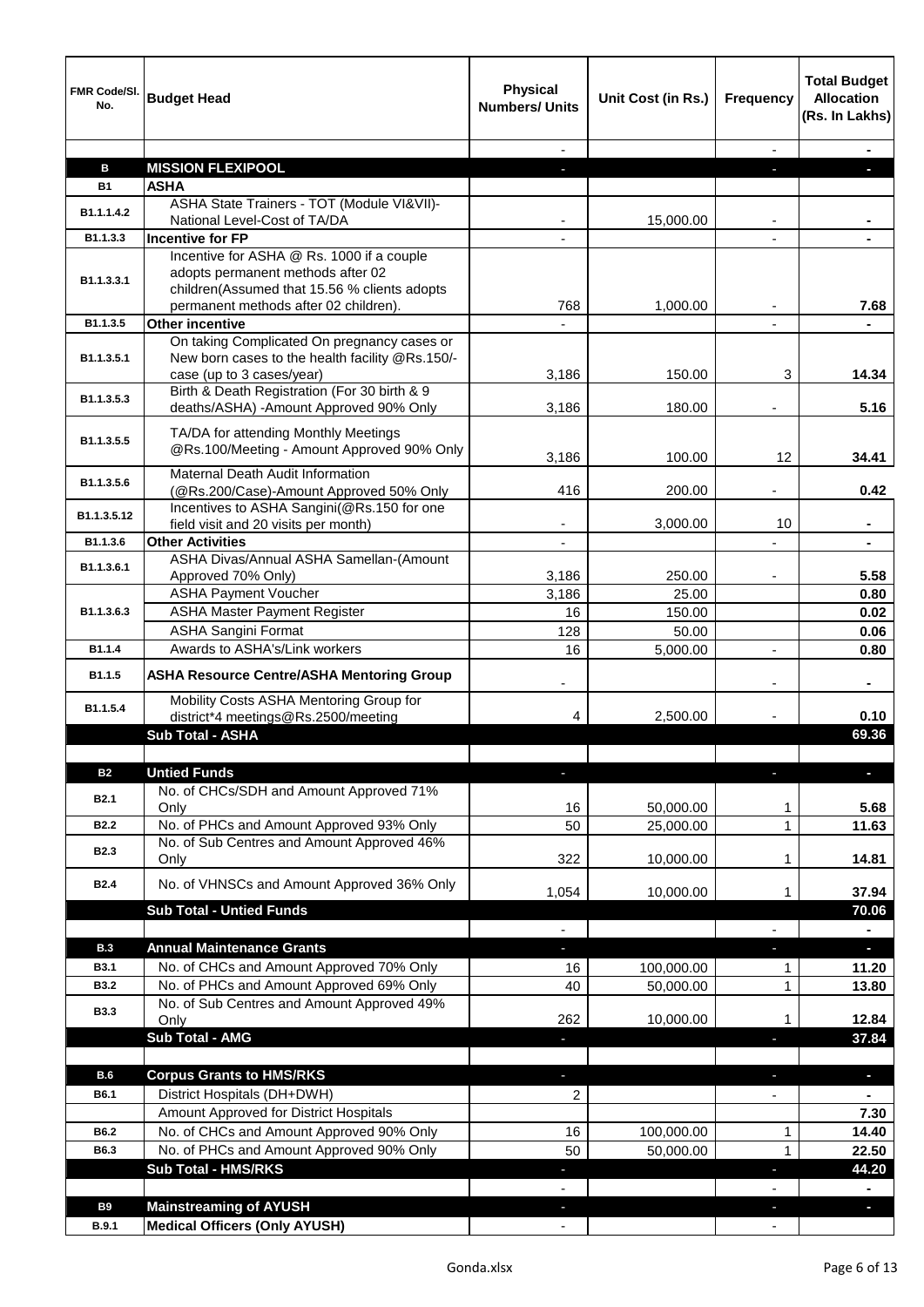| <b>Numbers/ Units</b>                                                                                                                                                | (Rs. In Lakhs) |
|----------------------------------------------------------------------------------------------------------------------------------------------------------------------|----------------|
| <b>Contractual Medical Officers</b><br>B.9.1.1<br>24,000.00<br>6<br>33                                                                                               | 47.52          |
| 15<br>6<br><b>AYUSH Pharmacists</b><br><b>B.9.2</b><br>9,000.00                                                                                                      | 8.10           |
| <b>Sub Total (AYUSH)</b><br>E.                                                                                                                                       | 55.62          |
|                                                                                                                                                                      |                |
| <b>IEC-BCC Activities</b><br><b>B10</b><br>E.<br>E.                                                                                                                  | a.             |
| <b>Implementation of BCC/IEC Activities at district</b><br><b>B.10.2</b><br>level                                                                                    | 5.00           |
| Printing of WIFS Cards, Referral Slips, etc<br>B.10.5.2                                                                                                              |                |
| WIFS Cards for School Children(No. of Cards)<br>4.00                                                                                                                 |                |
| <b>Sub Total (IEC/BCC)</b><br>÷.<br>E.                                                                                                                               | 5.00           |
|                                                                                                                                                                      |                |
| <b>B15</b><br><b>Planning, Implementation and Monitoring</b>                                                                                                         | $\blacksquare$ |
| <b>Quality Assurance</b><br>B15.2                                                                                                                                    |                |
| <b>Quality Assurance Committees</b><br>B15.2.2                                                                                                                       |                |
| <b>Division Level</b>                                                                                                                                                |                |
| One time establishment @ Rs. 1.00 Lakh/<br>Division (Amount Approved 50% Only)<br>1<br>100,000.00<br>1                                                               | 0.50           |
| Operational Expenses @Rs. 5000/month/                                                                                                                                |                |
| division (Amount Approved 50% Only)<br>1<br>12<br>5,000.00                                                                                                           | 0.30           |
| <b>District Level</b>                                                                                                                                                |                |
| One time establishment @ Rs. 1.00 Lakh/<br>District (Amount Approved 50% Only)<br>1<br>100,000.00<br>1                                                               | 0.50           |
| Operational Expenses @Rs. 5000/ Month/                                                                                                                               |                |
| District (Amount Approved 50% Only)<br>12<br>1<br>5,000.00                                                                                                           | 0.30           |
| B15.2.4<br><b>Review meetings</b>                                                                                                                                    |                |
| <b>Division Level</b><br>B15.2.4.2                                                                                                                                   |                |
| Review meetings @ Rs 10000/- per meeting for 4<br>meeting per division (Amount Approved 50%<br>Only)<br>1<br>10,000.00<br>4                                          | 0.20           |
| <b>District Level</b>                                                                                                                                                |                |
| Review meetings @ Rs 10000/- per meeting for 4<br>meeting per District (Amount Approved 50% Only)<br>10,000.00<br>1<br>4                                             | 0.20           |
| <b>Other Block Level Activities</b><br>B15.2.5                                                                                                                       |                |
| <b>Block QA visioning meeting (Orienting</b><br>B15.2.5.1<br><b>Block Officials on Facility Solutions Levels-Amount</b><br>Approved 50% Only)<br>1<br>35,000.00<br>1 | 0.18           |
| Quality Management System (QMS) training<br>B15.2.5.2<br>100,000.00<br>workshop - (Amount Approved 50% Only)<br>1<br>1                                               | 0.50           |
| <b>Sub Total - Quality Assurance</b>                                                                                                                                 | 2.68           |
|                                                                                                                                                                      |                |
| B15.3<br><b>Monitoring and Evaluation</b>                                                                                                                            |                |
| B15.3.1.6.3<br>Honoraria of Data Entry Operators for MCTS<br>16<br>11,000.00<br>6                                                                                    | 10.56          |
| B15.3.2<br><b>Computerization HMIS and E-governance</b>                                                                                                              |                |
| HMIS Operational Cost (excluding HR & Trainings)-                                                                                                                    |                |
| Expenses for Internet @1500/month/computer                                                                                                                           |                |
| for 951 Nos<br>18<br>12<br>1,500.00                                                                                                                                  | 3.24           |
| Expenses for Internet Rs.750/pm/block<br>B15.3.2.1.a<br>computer(new) for 820 Nos.<br>16<br>12<br>750.00                                                             | 1.44           |
| Expenses for Internet Data Card<br>@Rs.750/pm/Computer (new) for 75 Nos.<br>1<br>750.00<br>12                                                                        | 0.09           |
| Expenses for Internet Data Card<br>@Rs.750/pm/Computer (new) for 18 Nos.<br>1<br>750.00<br>12                                                                        | 0.09           |
| Other Office and admin expenses<br>B15.3.2.1.d                                                                                                                       |                |
| Maintenance of Computers/AMC/etc -HMIS<br>(Block -PHC/CHC,CH, CMF (M/F) Old @Rs.<br>B15.3.2.1.d.2                                                                    |                |
| 4000/unit for 951 no.<br>18<br>4,000.00<br>1                                                                                                                         | 0.72           |
| Purchase of computer consumables/Admin<br>B15.3.2.1.d.3<br>Expenses @ Rs.1000.00 for 951 no.-Six Months<br>18<br>1,000.00<br>6                                       | 1.08           |
| MCTS Operational Cost (excluding HR & Trainings)<br>B15.3.2.2.a                                                                                                      |                |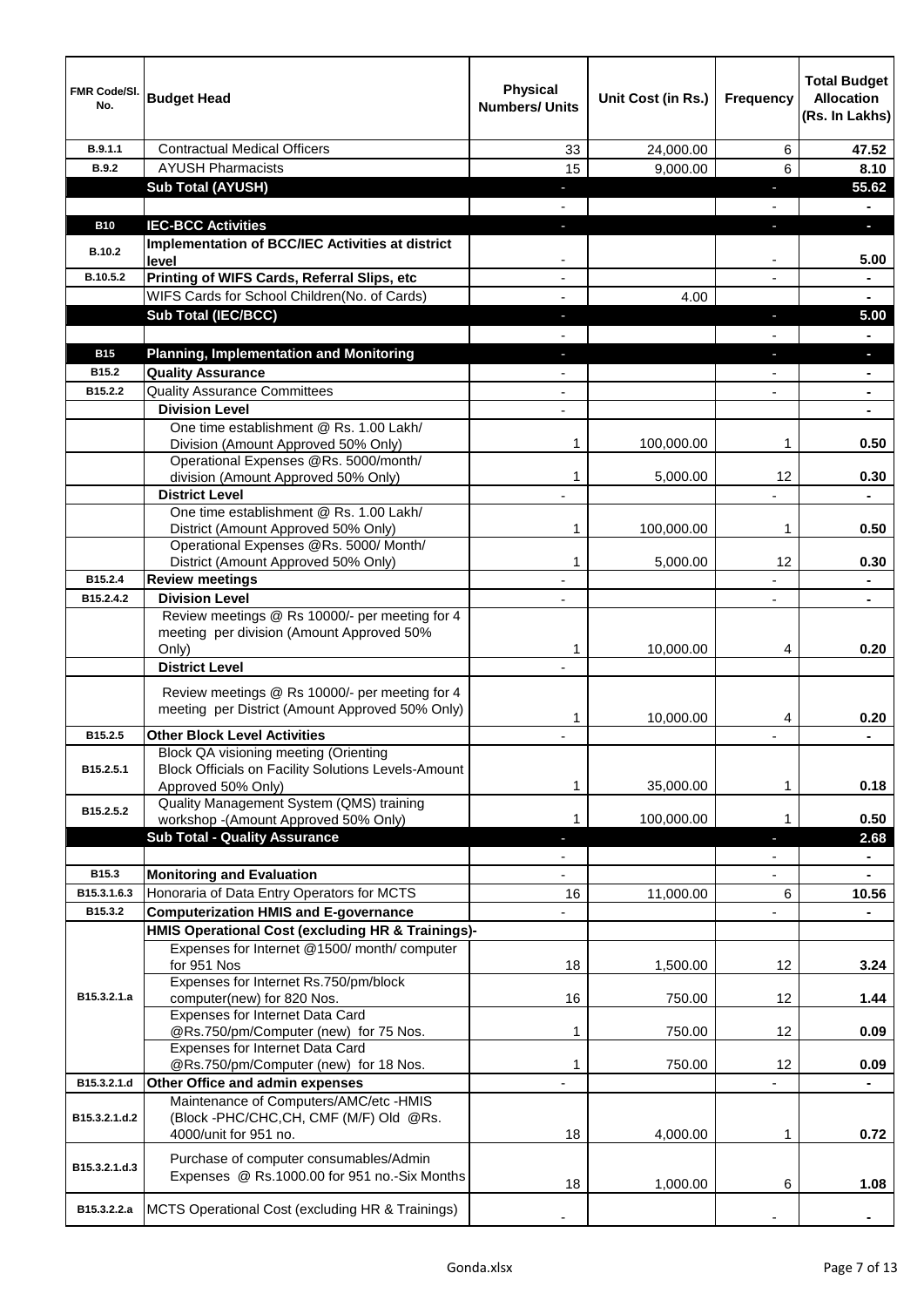| FMR Code/SI.<br>No. | <b>Budget Head</b>                                                            | <b>Physical</b><br><b>Numbers/ Units</b> | Unit Cost (in Rs.) | <b>Frequency</b>         | <b>Total Budget</b><br><b>Allocation</b><br>(Rs. In Lakhs) |
|---------------------|-------------------------------------------------------------------------------|------------------------------------------|--------------------|--------------------------|------------------------------------------------------------|
|                     | Procurement of computers/Printers/Cartridges                                  |                                          |                    |                          |                                                            |
| B15.3.2.2.b         | ,etc. - @50,000.00/Computer Systems for 820<br>No.                            | 16                                       |                    | 1                        | 8.00                                                       |
|                     | Other Office and admin expenses @12,000.00                                    |                                          | 50,000.00          |                          |                                                            |
| B15.3.2.2.d         | per year -820 No.(New)                                                        | 16                                       | 12,000.00          | 1                        | 1.92                                                       |
| B15.3.3             | Other M & E Activities                                                        |                                          |                    |                          |                                                            |
| B15.3.3.5           | Review Meetings for MCTS @ Rs 4,000/meeting<br>for 12 meetings                | 1                                        | 4,000.00           | 12                       | 0.48                                                       |
|                     | Sub Total - Monitoring and Evaluation                                         |                                          |                    |                          | 27.62                                                      |
|                     |                                                                               |                                          |                    | $\overline{\phantom{0}}$ | $\blacksquare$                                             |
| <b>B.16</b>         | <b>PROCUREMENT</b>                                                            | $\overline{\phantom{a}}$                 |                    | E.                       | $\blacksquare$                                             |
| B16.1.1             | <b>Procurement of Equipments: MH</b>                                          |                                          |                    |                          | $\blacksquare$                                             |
| B16.1.1.2           | MVA /EVA Kits for Safe Abortion services                                      | 10                                       | 2,500.00           | ٠                        | 0.25                                                       |
| B16.1.6             | <b>Equipments for ARSH/ School Health</b>                                     |                                          |                    | $\blacksquare$           | $\blacksquare$                                             |
| B16.1.6.1           | Equipments for ARSH Clinics (New)                                             | $\overline{2}$                           | 15,000.00          | 1                        | 0.30                                                       |
|                     | <b>Sub Total (Procurement of Equipments)</b>                                  |                                          |                    |                          | 0.55                                                       |
| B.16.2.1            | Drugs & supplies for MH                                                       |                                          |                    |                          | $\blacksquare$                                             |
|                     | Drugs for Safe Abortion (No. of MMA estimated                                 |                                          |                    |                          |                                                            |
| B.16.2.1.2          | in year 2013-14)                                                              | 133                                      | 200.00             |                          | 0.27                                                       |
| B.16.2.4            | <b>Supplies for IMEP</b>                                                      |                                          |                    |                          |                                                            |
| B.16.2.4.1          | Bio-Medical Waste Management-District level                                   |                                          |                    |                          | 20.69                                                      |
| B.16.2.4.2          | Bio-Medical Waste Management-CHC level                                        |                                          |                    |                          | 25.17                                                      |
| B.16.2.4.3          | Cleaning/Washing, House keeping and Laundry                                   |                                          |                    |                          | 30.15                                                      |
|                     | Management - District Level<br>Cleaning/Washing, House keeping and Laundry    |                                          |                    |                          |                                                            |
| B.16.2.4.4          | Management - CHC/PHC Level                                                    |                                          |                    |                          | 19.59                                                      |
|                     | <b>ASHA Drug Kits</b>                                                         |                                          |                    |                          |                                                            |
| B.16.2.5.2          | Drug Kit replenishment for ASHAs @ Rs.                                        |                                          |                    |                          |                                                            |
|                     | 300/ASHA                                                                      | 2,484                                    | 300.00             |                          | 7.45                                                       |
| B.16.2.6            | Drugs & supplies for WIFS<br>For Govt. & Govt. aided Schools (Classes VI to   |                                          |                    |                          |                                                            |
|                     | XII)                                                                          |                                          |                    |                          |                                                            |
|                     | <b>Total Beneficiaries</b>                                                    | 116,188                                  |                    |                          |                                                            |
| B.16.2.6.1          | IFA Tables Required at District (Beneficiary* 52                              |                                          |                    |                          |                                                            |
|                     | Tabs)                                                                         | 6,041,790                                | 0.12               |                          | 7.25                                                       |
| B.16.2.6.2          | Albendazole Tablets Required at District<br>(Beneficiary *2 Tabs)             | 232,377                                  | 1.00               |                          | 2.32                                                       |
| B.16.2.7            | Drugs & Supplies under SHP                                                    |                                          |                    |                          | $\blacksquare$                                             |
|                     | <b>For Aganwadi Centres</b>                                                   |                                          |                    |                          |                                                            |
|                     | Expected No. of Children at AWCs                                              | 53,600                                   |                    |                          | $\blacksquare$                                             |
|                     | No. of IFA Bottles (One bottle of 100 ml./child)                              | 53,600                                   | 10.00              |                          | 5.36                                                       |
|                     | Albendazole Tablets (2 tablets per Child)                                     | 107,200                                  | 1.00               |                          | 1.07                                                       |
|                     | For Primary Schools(For Govt. & Govt. aided<br><b>Schools Classes I to V)</b> |                                          |                    |                          |                                                            |
|                     | Expected No. of Children in Schools                                           | 211,900                                  |                    |                          |                                                            |
|                     | No. of Tablets Required at District (52 Tabs./                                |                                          |                    |                          |                                                            |
|                     | Beneficiary)                                                                  | 11,018,816                               | 0.12               |                          | 13.22                                                      |
|                     | No. of Tablets Required at District (2 Tabs./<br>Beneficiary)                 | 423,801                                  | 1.00               |                          | 4.24                                                       |
|                     | <b>Medicines for Teams</b>                                                    |                                          |                    |                          |                                                            |
|                     | No. of Blocks                                                                 | 16                                       |                    |                          |                                                            |
|                     | First Time Medicines For Teams (2 Teams in                                    |                                          |                    |                          |                                                            |
|                     | Each Block)                                                                   | 32                                       | 18,000.00          |                          | 5.76                                                       |
|                     | <b>Sub Total (Procurement of Drugs &amp; Supplies)</b>                        |                                          |                    |                          | 142.55                                                     |
|                     |                                                                               |                                          |                    |                          |                                                            |
| <b>B.17</b>         | <b>Drugs Warehouses/Logistics Management</b>                                  | $\blacksquare$                           |                    |                          | ٠                                                          |
|                     | Honoraria of Staff at Regional Drug Warehouse                                 |                                          |                    |                          |                                                            |
|                     | Accountant                                                                    |                                          | 10,000.00          | 6                        |                                                            |
|                     | Computer Operator Cum Store Keeper                                            |                                          | 10,000.00          | 6                        |                                                            |
|                     | Fork-Lift Operator cum Mechanic                                               |                                          | 6,500.00           | 6                        |                                                            |
| <b>B.17.1</b>       | Fourth class / Loader                                                         |                                          | 6,500.00           | 6                        |                                                            |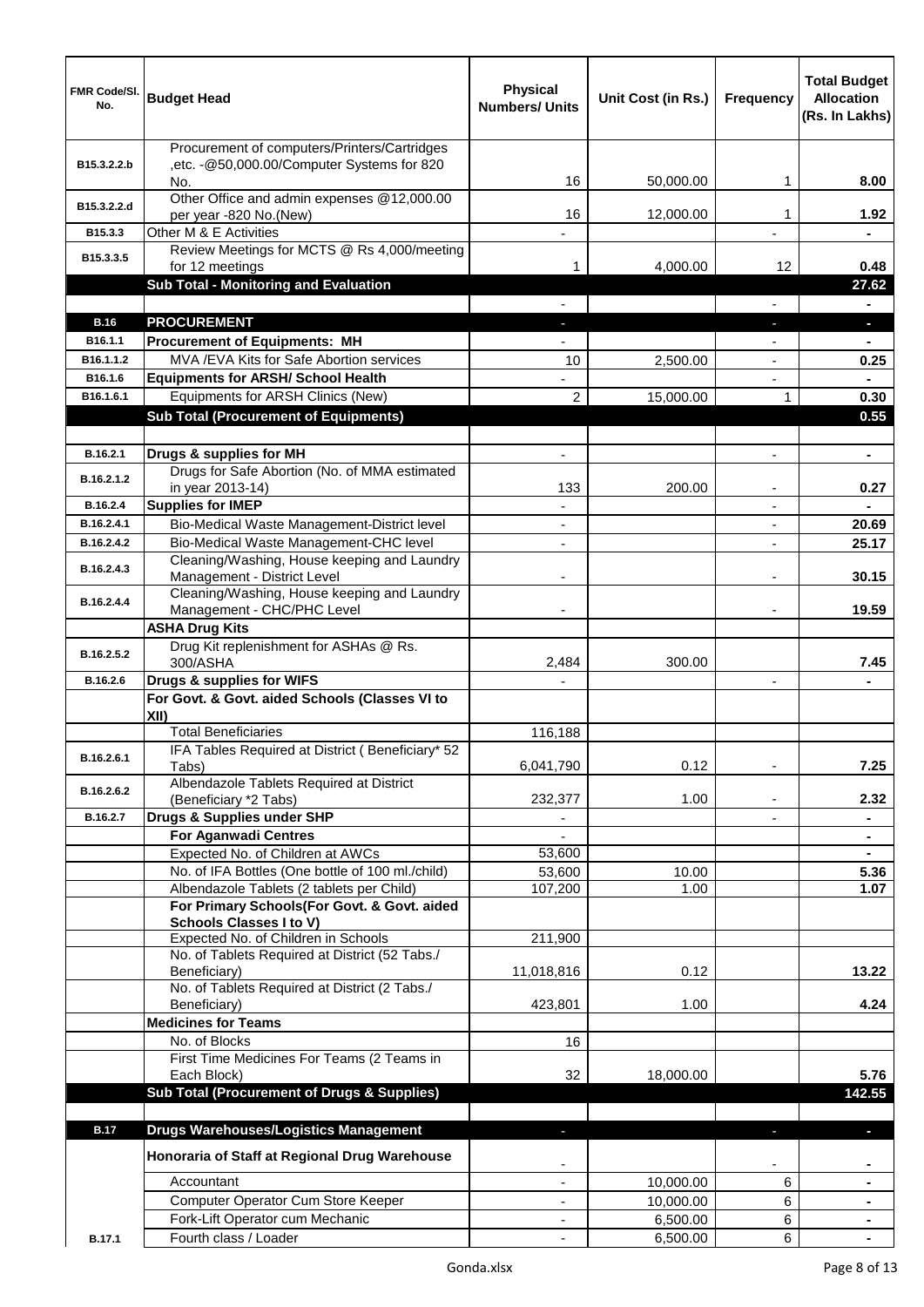| <b>FMR Code/SI.</b><br>No. | <b>Budget Head</b>                                                                                                                             | <b>Physical</b><br><b>Numbers/ Units</b> | Unit Cost (in Rs.) | Frequency                | <b>Total Budget</b><br><b>Allocation</b><br>(Rs. In Lakhs) |
|----------------------------|------------------------------------------------------------------------------------------------------------------------------------------------|------------------------------------------|--------------------|--------------------------|------------------------------------------------------------|
|                            | Generator Operator cum Electrician                                                                                                             |                                          | 5,000.00           | 6                        |                                                            |
|                            | Sweeper                                                                                                                                        |                                          | 3,500.00           | 6                        |                                                            |
|                            | <b>Armed Guards</b>                                                                                                                            |                                          | 6,335.00           | 6                        | $\blacksquare$                                             |
|                            | <b>General Guards</b>                                                                                                                          |                                          | 5,157.00           | 6                        | $\blacksquare$                                             |
|                            | Gardener                                                                                                                                       |                                          | 3,000.00           | 6                        |                                                            |
|                            | Honoraria of Staff at District Drug Warehouse                                                                                                  |                                          |                    |                          |                                                            |
|                            | Computer Operator Cum Store Keeper                                                                                                             | 1                                        | 10,000.00          | 6                        | 0.60                                                       |
| B.17.3                     | Generator Operator Cum Mechanic/Electrician                                                                                                    | 1                                        | 5,000.00           | 6                        | 0.30                                                       |
|                            | Loader                                                                                                                                         | $\mathbf{1}$                             | 5,000.00           | 6                        | 0.30                                                       |
|                            | Choukidar                                                                                                                                      | $\mathbf{1}$                             | 5,000.00           | 6                        | 0.30                                                       |
|                            | Part-time Sweeper                                                                                                                              | $\mathbf{1}$                             | 2,500.00           | 6                        | 0.15                                                       |
| <b>B.17.4</b>              | <b>Others</b>                                                                                                                                  |                                          |                    |                          |                                                            |
| B.17.4.1                   | Operational Cost for Regional Drug ware House                                                                                                  |                                          |                    |                          |                                                            |
|                            | <b>Electricity Charges</b>                                                                                                                     |                                          |                    |                          |                                                            |
|                            | <b>Telephone Charges</b>                                                                                                                       |                                          |                    |                          |                                                            |
|                            | POL & Maintenance of DG Sets                                                                                                                   |                                          |                    |                          |                                                            |
|                            | Stationary                                                                                                                                     |                                          |                    |                          |                                                            |
|                            |                                                                                                                                                |                                          |                    |                          |                                                            |
|                            | Contingency                                                                                                                                    |                                          |                    |                          |                                                            |
|                            | <b>Sub Total-Drug Ware Houses</b>                                                                                                              |                                          |                    |                          | 1.65                                                       |
|                            |                                                                                                                                                |                                          |                    |                          |                                                            |
|                            | <b>GRAND TOTAL- MISSION FLEXIPOOL</b>                                                                                                          |                                          |                    |                          | 457.13                                                     |
| C                          |                                                                                                                                                |                                          |                    |                          |                                                            |
|                            | <b>IMMUNISATION</b><br>RI strengthening project (Review meeting, Mobility                                                                      |                                          |                    |                          | Ξ.                                                         |
| C.1                        | support, Outreach services etc)                                                                                                                |                                          |                    |                          |                                                            |
|                            | Mobility Support for supervision for district level                                                                                            |                                          |                    |                          |                                                            |
| C.1.a                      | officers @Rs 250000/- Year                                                                                                                     | 1                                        | 250,000.00         | $\overline{\phantom{a}}$ | 2.50                                                       |
| C.1.b                      | Mobility support for supervision at State level                                                                                                | $\overline{\phantom{a}}$                 |                    | $\blacksquare$           |                                                            |
|                            | Printing and dissemination of Immunization                                                                                                     |                                          |                    |                          |                                                            |
| C.1.c                      | cards, tally sheets, monitoring forms etc.@ Rs 10                                                                                              |                                          |                    |                          |                                                            |
|                            | /- Beneficiary                                                                                                                                 | 109,802                                  | 10.00              |                          | 10.98                                                      |
| C.1.d                      | Support for Quarterly State level review meetings                                                                                              |                                          |                    |                          |                                                            |
|                            | of district officer                                                                                                                            |                                          |                    |                          |                                                            |
| C.1.e                      | Quarterly review meetings exclusive for RI at<br>district level with Block Mos, CDPO, and other<br>stake holders (@ Rs 100/- per participant(5 |                                          |                    |                          |                                                            |
|                            | participant / block)                                                                                                                           | 340                                      | 100.00             |                          | 0.34                                                       |
|                            | Quarterly review meetings exclusive for RI at                                                                                                  |                                          |                    |                          |                                                            |
| C.1.f                      | block level @Rs 50/- per person as<br>honorarium/Asha(For travel) & Rs 25 per person                                                           |                                          |                    |                          |                                                            |
|                            | at the disposal of MOIC for meeting expenses<br>(Refreshment, stationery and mis.)                                                             | 10,132                                   | 75.00              |                          | 7.60                                                       |
|                            | Focus on slum & underserved areas in urban                                                                                                     |                                          |                    |                          |                                                            |
|                            | areas/alternative vaccinator for slums (Hiring of                                                                                              |                                          |                    |                          |                                                            |
| C.1.g                      | ANM @ 450/-per session for four<br>sessions/month/slum of 10000 population and                                                                 |                                          |                    |                          |                                                            |
|                            | Rs.300/ month as contingency per slum                                                                                                          |                                          |                    |                          |                                                            |
|                            | i.e.Rs.2100/-month/slum of 10000 population)                                                                                                   | 48                                       | 2,100.00           |                          | 1.01                                                       |
|                            | Mobilization of children through ASHA or other                                                                                                 |                                          |                    |                          |                                                            |
| C.1.h                      | mobilizers(@Rs 150/-per session)                                                                                                               | 37,211                                   | 150.00             |                          | 55.82                                                      |
| C.1.i                      | Alternative vaccine delivery in hard to reach                                                                                                  |                                          |                    |                          |                                                            |
|                            | areas(@Rs 150/-per session)                                                                                                                    | 4,772                                    | 150.00             | $\overline{\phantom{a}}$ | 7.16                                                       |
| $C.1$ .j                   | Alternative Vaccine Delivery in other areas(@Rs.<br>75/- per session)                                                                          | 32,439                                   | 75.00              | $\overline{\phantom{a}}$ | 24.33                                                      |
|                            | To develop micro plan at sub-centre level(@ Rs                                                                                                 |                                          |                    |                          |                                                            |
| C.1.k                      | 100/- per sub centre)                                                                                                                          | 338                                      | 100.00             | $\overline{\phantom{a}}$ | 0.34                                                       |
|                            | For consolidation of micro plans at block level                                                                                                |                                          |                    |                          |                                                            |
| C.1.1                      | (@ Rs 1000/-per block per PHC and Rs 2000/-                                                                                                    |                                          |                    |                          |                                                            |
|                            | per district)                                                                                                                                  | 18                                       | 1,000.00           |                          | 0.18                                                       |
|                            | POL for vaccine delivery from State to district                                                                                                |                                          |                    |                          |                                                            |
| C.1.m                      | and from district to PHC/CHCs(@ Rs 150000/-<br>per district per year)                                                                          | 1                                        | 150,000.00         |                          | 1.50                                                       |
|                            |                                                                                                                                                |                                          |                    |                          |                                                            |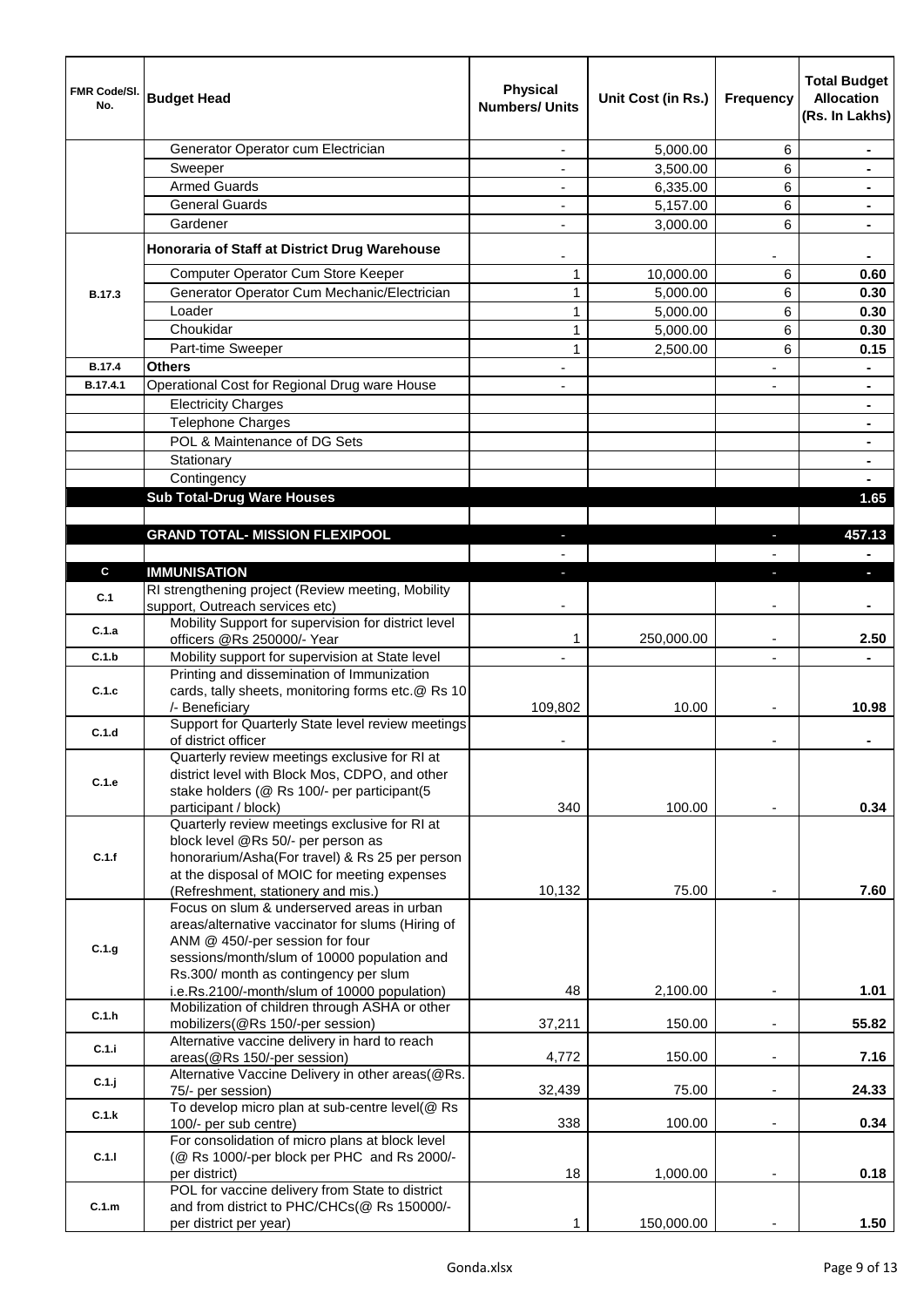| FMR Code/SI.<br>No. | <b>Budget Head</b>                                                                                | <b>Physical</b><br><b>Numbers/ Units</b> | Unit Cost (in Rs.) | Frequency                | <b>Total Budget</b><br><b>Allocation</b><br>(Rs. In Lakhs) |
|---------------------|---------------------------------------------------------------------------------------------------|------------------------------------------|--------------------|--------------------------|------------------------------------------------------------|
|                     | Consumables for computer including provision                                                      |                                          |                    |                          |                                                            |
| C.1.n               | for internet access for RIMS (@ Rs 400/- per<br>month per district)                               | 1                                        | 400.00             | 12                       | 0.05                                                       |
|                     | Red/Black plastic bags etc.(@ Rs 3 per bag and                                                    |                                          |                    |                          |                                                            |
| C.1.o               | 2 bags per session)                                                                               | 38,791                                   | 3.00               | 2                        | 2.33                                                       |
| C.1.p               | Hub Cutter/Bleach/Hypochlorite solution/ Twin<br>buckets(@ Rs 1200/- per PHC/CHC per year)        | 18                                       | 1,200.00           | $\overline{\phantom{a}}$ | 0.22                                                       |
| C.1.q               | Safety Pits(@ Rs 5250/- per pit)                                                                  | 6                                        | 5,250.00           | $\blacksquare$           | 0.32                                                       |
|                     | Other Specific requirement                                                                        |                                          |                    | $\overline{a}$           |                                                            |
|                     | Fund for annual maintenance operation of                                                          |                                          |                    |                          |                                                            |
|                     | WIC/WIF at division level @ Rs.40000/unit of<br>WIC/WIF                                           | 1                                        | 40,000.00          |                          | 0.40                                                       |
|                     | POL for generators and operational expenses at                                                    |                                          |                    |                          |                                                            |
| C.1.r               | divisional vaccine storage point @ Rs 2.00                                                        |                                          |                    |                          |                                                            |
|                     | Lakhs/ year/division vaccine store points                                                         | 1                                        | 200,000.00         |                          | 2.00                                                       |
|                     | Electricity bill for WIC/WIF AT state and<br>divisional level @ Rs 1.50Lakhs/year /division       |                                          |                    |                          |                                                            |
|                     | store points                                                                                      | 1                                        | 150,000.00         |                          | 1.50                                                       |
|                     | <b>AEFI Kits</b>                                                                                  | 90                                       | 200.00             |                          | 0.18                                                       |
| C.2                 | <b>Salary of Contractual Staffs</b>                                                               | $\overline{\phantom{a}}$                 |                    | $\blacksquare$           | $\blacksquare$                                             |
| C.2.2<br>C.3        | Computer Assistants at District level<br><b>Training under Immunisation</b>                       | 1<br>$\overline{\phantom{a}}$            | 10,000.00          | 6                        | 0.60<br>$\blacksquare$                                     |
|                     | District level Orientation training including Hep B,                                              |                                          |                    |                          |                                                            |
|                     | Measles, AEFI & JE(wherever required) for 2                                                       |                                          |                    |                          |                                                            |
| C.3.1               | days ANM, Multi Purpose Health Worker (Male),                                                     |                                          |                    |                          |                                                            |
|                     | LHV, Health Assistant (Male/Female), Nurse<br>Midwives, BEEs & other staff (as per RCH            |                                          |                    |                          |                                                            |
|                     | norms) @ Rs 46200/batch                                                                           | 21                                       | 46,200.00          |                          | 9.70                                                       |
|                     | Three day training including Hep B, Measles &                                                     |                                          |                    |                          |                                                            |
| C.3.2               | JE(wherever required) of Medical Officers of RI                                                   |                                          |                    |                          |                                                            |
|                     | using revised MO training module) @ Rs 65600/<br>batch                                            | 3                                        | 65,600.00          |                          | 1.97                                                       |
|                     | Two days cold chain handlers training for block                                                   |                                          |                    |                          |                                                            |
| C.3.4               | level cold chain handlers by State and district                                                   |                                          |                    |                          |                                                            |
|                     | cold chain officers @ Rs 26600/batch<br>One day training of block level data handlers by          | 1                                        | 26,600.00          |                          | 0.27                                                       |
| C.3.5               | DIOs and District cold chain officer to train about                                               |                                          |                    |                          |                                                            |
|                     | the reporting formats of immunization @ Rs 300/                                                   |                                          |                    |                          |                                                            |
|                     | person<br>Intensified immunization training of front line                                         | 16                                       | 300.00             |                          | 0.05                                                       |
| C.3.6               | workers @ Rs 86660/batch                                                                          | 19                                       | 86,660.00          | $\blacksquare$           | 16.47                                                      |
| C.4                 | <b>Cold Chain Maintenance</b>                                                                     |                                          |                    | $\blacksquare$           |                                                            |
|                     | Cold chain maintenance at PHC/CHC Level                                                           |                                          |                    |                          |                                                            |
|                     | (@Rs. 750/PHC/CHC per year)<br>Cold chain maintenance at District Level (@Rs.                     | 19                                       | 750.00             |                          | 0.14                                                       |
|                     | 15000/year)                                                                                       | 1                                        | 15,000.00          |                          | 0.15                                                       |
|                     | Asha Incentives- for full immunization @                                                          |                                          |                    |                          |                                                            |
| C.5                 | RS.100 per child for full immunization in first year<br>and Rs.50 per child for ensuring complete |                                          |                    |                          |                                                            |
|                     | immunization up to 2nd year of age.(94.22% of                                                     |                                          |                    |                          |                                                            |
|                     | the fund)                                                                                         | 93,730                                   | 150.00             |                          | 132.47                                                     |
|                     | <b>TOTOAL - ROUTINE IMMUNIZATION</b>                                                              |                                          |                    | E.                       | 280.55                                                     |
| D                   |                                                                                                   |                                          |                    |                          | ٠                                                          |
|                     | <b>National Disease Control Programmes</b>                                                        |                                          |                    |                          |                                                            |
|                     |                                                                                                   |                                          |                    |                          |                                                            |
| E.                  | Integrated Disease Surveillance Project (IDSP)                                                    |                                          |                    |                          |                                                            |
| E.1                 | Operational Costs (Rs. 25000/0 per Month) including<br>10 Medical Colleges                        |                                          |                    |                          |                                                            |
| E.2                 | Remuneration for Contractual Human Resource                                                       |                                          |                    |                          | 3.00                                                       |
| E.2.1               | Epidemiologist (Rs. 27500-44000)                                                                  |                                          |                    |                          | 3.37                                                       |
| E.2.2               | Microbiologist (Rs. 27500-44000)                                                                  |                                          |                    |                          |                                                            |
| E.3.2               | Data Manager (Rs. 18000 per Mth)                                                                  |                                          |                    |                          | 2.16                                                       |
| E.3.3               | Data Entry Operator (Rs. 11000/mth)                                                               |                                          |                    |                          | 1.32                                                       |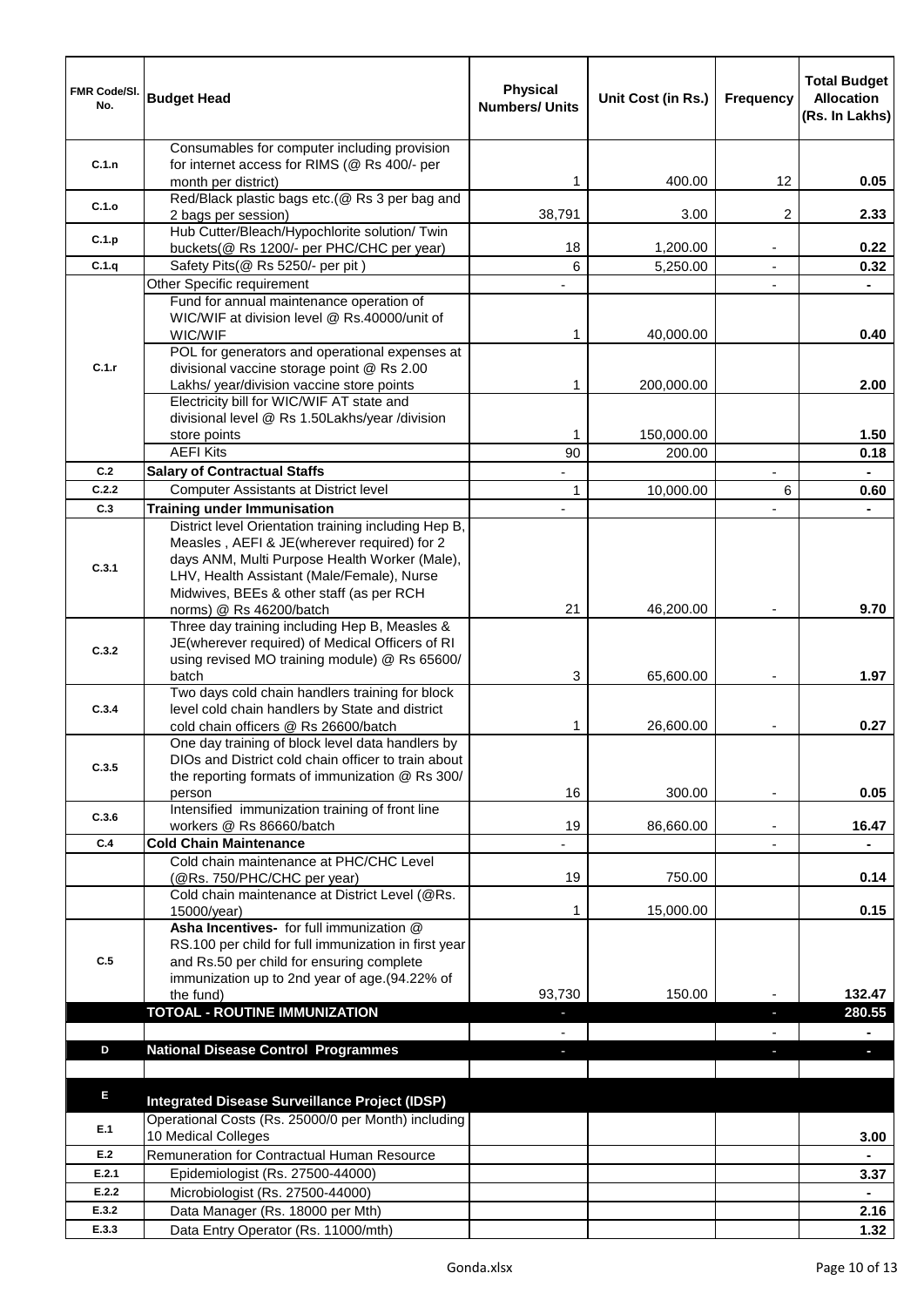| FMR Code/SI.<br>No. | <b>Budget Head</b>                                                                             | <b>Physical</b><br><b>Numbers/ Units</b> | Unit Cost (in Rs.) | <b>Frequency</b> | <b>Total Budget</b><br><b>Allocation</b><br>(Rs. In Lakhs) |
|---------------------|------------------------------------------------------------------------------------------------|------------------------------------------|--------------------|------------------|------------------------------------------------------------|
|                     | <b>Training</b>                                                                                |                                          |                    |                  |                                                            |
|                     | Medical Officers (3 days) @ Rs 50000 / Batch,                                                  |                                          |                    |                  |                                                            |
|                     | for one batch                                                                                  |                                          |                    |                  | ٠                                                          |
| E.8                 | Hospital Pharmacists/Nurses Training (1 day) @                                                 |                                          |                    |                  |                                                            |
|                     | Rs.38000 / Batch for 1 batch                                                                   |                                          |                    |                  |                                                            |
|                     | One Day Training of Medical College Doctors                                                    |                                          |                    |                  |                                                            |
| E.8                 | Costs on account of Newly Formed Districts                                                     |                                          |                    |                  |                                                            |
|                     | <b>TOTAL-IDSP</b>                                                                              |                                          |                    |                  | 9.85                                                       |
|                     |                                                                                                |                                          |                    |                  |                                                            |
|                     | <b>National Vector Borne Disease Control</b>                                                   |                                          |                    |                  |                                                            |
| F                   | <b>Programme (NVBDCP)</b>                                                                      |                                          |                    |                  |                                                            |
| F.1.1               | <b>Malaria</b>                                                                                 |                                          |                    |                  |                                                            |
| F.1.1.b             | <b>ASHA Incentives</b>                                                                         |                                          |                    |                  | 1.75                                                       |
|                     | Monitoring, Evaluation & Supervision & Epidemic                                                |                                          |                    |                  |                                                            |
| F.1.1.d             | preparedness including mobility                                                                |                                          |                    |                  | 0.85                                                       |
| F.1.1.e             | IEC/BCC                                                                                        |                                          |                    |                  | 0.42                                                       |
| F.1.1.g             | <b>Training/Capacity Building</b>                                                              |                                          |                    |                  | 0.25                                                       |
|                     | Sub Total - Malaria                                                                            |                                          |                    |                  | 3.27                                                       |
| F.1.2               | Dengue & Chikungunya                                                                           |                                          |                    |                  |                                                            |
|                     | Strengthening Surveillance for Apex Referral Lab                                               |                                          |                    |                  |                                                            |
| F.1.2.a(iⅈ)         | & Sentinel Surveillance Hospital                                                               |                                          |                    |                  | 1.00                                                       |
| F.1.2.c             | Monitoring/Supervision and Rapid Response                                                      |                                          |                    |                  | 0.20                                                       |
| F.1.2.d             | <b>Epidemic Preparedness</b>                                                                   |                                          |                    |                  | 0.10                                                       |
| F.1.2.e             | Case Management                                                                                |                                          |                    |                  |                                                            |
|                     |                                                                                                |                                          |                    |                  | 0.10                                                       |
| F.1.2.f             | Vector Control And Environmental Management                                                    |                                          |                    |                  |                                                            |
| F.1.2.g             | IEC/ BCC for Social Mobilization                                                               |                                          |                    |                  | 0.20                                                       |
| F.1.2.i             | Training/ Workshop                                                                             |                                          |                    |                  | 0.20                                                       |
|                     |                                                                                                |                                          |                    |                  |                                                            |
| F.1.3               | Sub Total - Dengue & Chikungunya                                                               |                                          |                    |                  | 1.80                                                       |
|                     | <b>AES/JE</b><br>Strengthening of Sentinel sites which will include                            |                                          |                    |                  |                                                            |
| F.1.3.a             | Diagnostics and Case Management, supply of                                                     |                                          |                    |                  |                                                            |
|                     | kits by Gol                                                                                    |                                          |                    |                  | 2.50                                                       |
|                     | IEC / BCC Activities & printing material                                                       |                                          |                    |                  |                                                            |
| F.1.3.b             | pertaining to JE / AES                                                                         |                                          |                    |                  | 4.00                                                       |
|                     | Capacity Building in case management of                                                        |                                          |                    |                  |                                                            |
| F.1.3.c             | Medical Officer and paramedical from PHC/CHC                                                   |                                          |                    |                  |                                                            |
|                     | at district level.                                                                             |                                          |                    |                  | 2.00                                                       |
| F.1.3.d             | Monitoring and supervision                                                                     |                                          |                    |                  | 1.00                                                       |
| F.1.3.e             | Procurement of Insecticides (Technical                                                         |                                          |                    |                  |                                                            |
|                     | Malathion)                                                                                     |                                          |                    |                  | 2.20                                                       |
| F.1.3.f             | Thermal Fog Machine (Small) @ 0.85                                                             |                                          |                    |                  |                                                            |
|                     | lac/machine                                                                                    |                                          |                    |                  | 4.00                                                       |
|                     | Operational cost for Malathion fogging (As per<br>Availability of 3 MT Technical Malathion per |                                          |                    |                  |                                                            |
| F.1.3.g.            | district)                                                                                      |                                          |                    |                  | 0.15                                                       |
|                     | Paediatric ICU Establishment and HR &                                                          |                                          |                    |                  |                                                            |
| F.1.3.j             | operational cost for Paediatric ICU in Endemic                                                 |                                          |                    |                  |                                                            |
|                     | <b>Districts</b>                                                                               |                                          |                    |                  | 213.33                                                     |
|                     |                                                                                                |                                          |                    |                  |                                                            |
| F.1.3.k             | ASHA Insentivization for sensitizing community                                                 |                                          |                    |                  | 0.20                                                       |
|                     | Sub Total - AES/JE                                                                             |                                          |                    |                  | 229.38                                                     |
| F.1.4               | <b>Lymphatic Filariasis</b>                                                                    |                                          |                    |                  |                                                            |
|                     | State Task Force, STAC Meeting, printing forms                                                 |                                          |                    |                  |                                                            |
|                     | & register/ Mobility support, district coordination                                            |                                          |                    |                  |                                                            |
| F.1.4.a             | meeting, sensitization of media etc., Morbidity                                                |                                          |                    |                  |                                                            |
|                     | management, monitoring & supervision and                                                       |                                          |                    |                  |                                                            |
|                     | mobility support for Rapid response including                                                  |                                          |                    |                  |                                                            |
|                     | Line listing                                                                                   |                                          |                    |                  | 2.90                                                       |
| F.1.4.b             | Micro Filaria Survey                                                                           |                                          |                    |                  | 0.49                                                       |
| F.1.4.c             | Post MDA Assessment by medical colleges                                                        |                                          |                    |                  |                                                            |
|                     | (Govt,& Private)/ ICMR institutions                                                            |                                          |                    |                  | 0.15                                                       |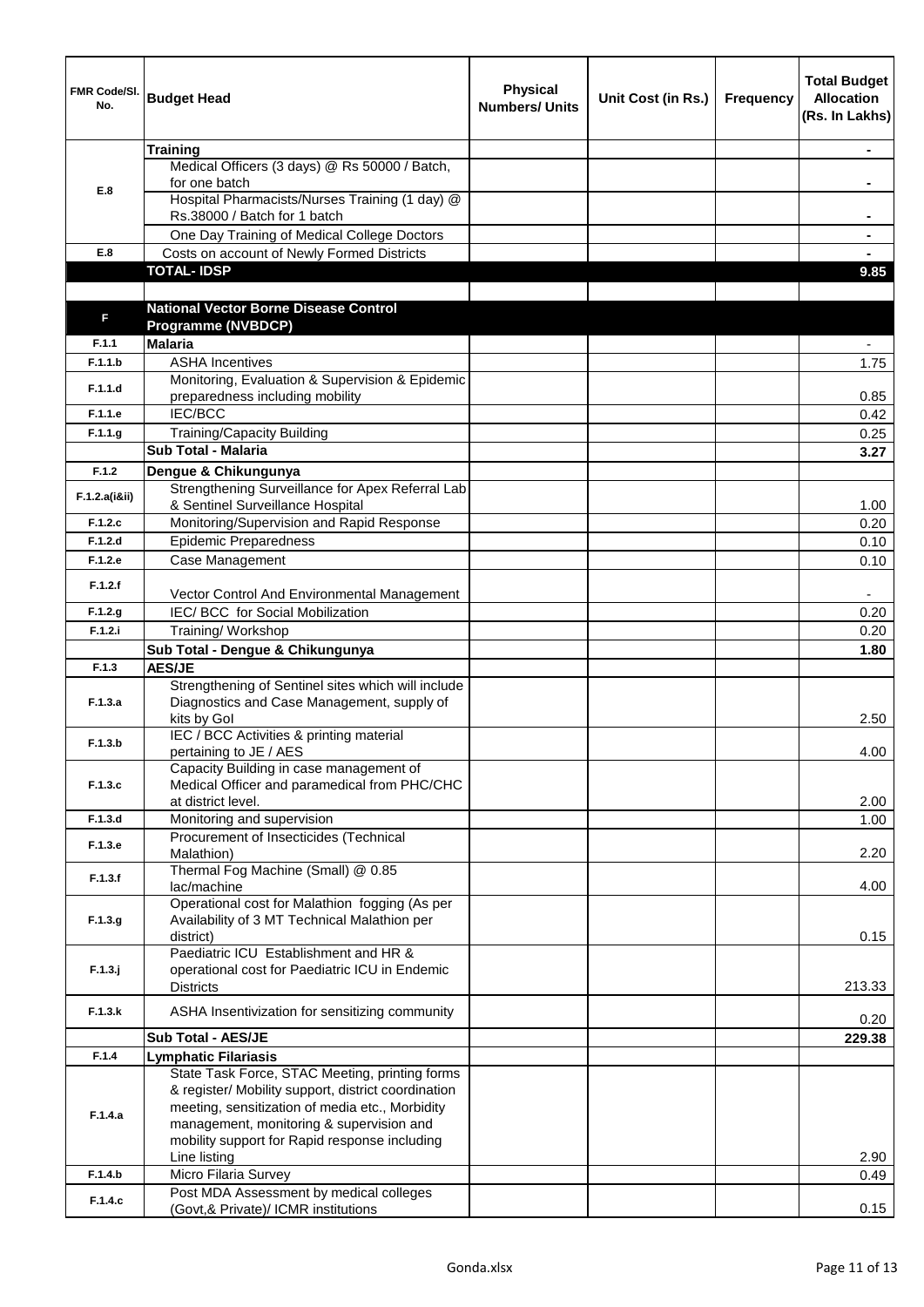| FMR Code/SI.<br>No. | <b>Budget Head</b>                                                                                    | <b>Physical</b><br><b>Numbers/ Units</b> | Unit Cost (in Rs.) | <b>Frequency</b> | <b>Total Budget</b><br><b>Allocation</b><br>(Rs. In Lakhs) |
|---------------------|-------------------------------------------------------------------------------------------------------|------------------------------------------|--------------------|------------------|------------------------------------------------------------|
| F.1.4.d             | Training / Sensitization of district level officers on<br>ELF & Drug Distributors / Peripheral health |                                          |                    |                  |                                                            |
| F.1.4.e             | workers<br>Specific IEC/ BCC at State, districts, PHC, Sub<br>Centre & village lable VHSC/GKs         |                                          |                    |                  | 3.90<br>1.10                                               |
| F.1.4.f             | Honorarium for Drug Distributors including ASHA<br>& Supervisors involve in MDA                       |                                          |                    |                  | 7.35                                                       |
| F.1.4.h.ii          | M.F.Survey in Non Endemic districts                                                                   |                                          |                    |                  |                                                            |
|                     | Sub Total - Lymphatic Filariasis                                                                      |                                          |                    |                  | 15.89                                                      |
| F.1.5               | Kalazar                                                                                               |                                          |                    |                  |                                                            |
| F.1.5               | Case Search/ Camp Approach                                                                            |                                          |                    |                  | $\overline{\phantom{a}}$                                   |
| F.1.5.a             | Spray Pumps & Accessories                                                                             |                                          |                    |                  | $\blacksquare$                                             |
| F.1.5.b             | Operational Cost for Spray including Spray<br>Wages & Pending liability of spray wages                |                                          |                    |                  |                                                            |
| F.1.5.c             | Mobility / P.O.L./ Supervision                                                                        |                                          |                    |                  |                                                            |
| F.1.5.d             | Monitoring & Evaluation                                                                               |                                          |                    |                  |                                                            |
| F.1.5.e / F.1.5.f   | Training for Spraying /IEC/<br>BCC/Advocacy/Incentive to ASHA/Loss of                                 |                                          |                    |                  |                                                            |
|                     | Wages                                                                                                 |                                          |                    |                  |                                                            |
|                     | Sub Total - Kalazar<br>Cash grant for Decentralized commodities for                                   |                                          |                    |                  |                                                            |
|                     | Malaria + Filaria F.6                                                                                 |                                          |                    |                  |                                                            |
| F.6(a,b,c,k)        | Drugs (Chloroquine, Primaquine 2.5/7.5mg) and<br><b>ACT</b>                                           |                                          |                    |                  | 0.30                                                       |
| F.6.f               | D.E.C.                                                                                                |                                          |                    |                  | 9.87                                                       |
| F.6.h               | NS 1 antigen Kit<br>Dengue                                                                            |                                          |                    |                  | 0.05                                                       |
| F.6.i               | Larvicidal (Temephos, Bti(AS)/Bti (wp)(for                                                            |                                          |                    |                  |                                                            |
|                     | polluted and non polluted water)                                                                      |                                          |                    |                  | 0.90                                                       |
|                     | <b>Sub Total- Dec.Commodities</b>                                                                     |                                          |                    |                  | 11.12                                                      |
|                     | <b>TOTAL-NVBDCP</b>                                                                                   |                                          |                    |                  | 261.46                                                     |
|                     |                                                                                                       |                                          |                    |                  |                                                            |
| G                   | <b>National Leprosy Eradication Programme(NLEP)</b>                                                   |                                          |                    |                  |                                                            |
| G.1                 | <b>Case Detection and Management</b>                                                                  |                                          |                    |                  |                                                            |
|                     | Specific Plan for high endemic blocks of low                                                          |                                          |                    |                  |                                                            |
| G.1.1               | endemic districts                                                                                     |                                          |                    |                  |                                                            |
|                     | No. of High endemic blocks in Low endemic<br>Districts ( ANCDR more than 10)                          | 4                                        |                    |                  |                                                            |
|                     | House to House Visit by Search team                                                                   |                                          |                    |                  | 4.00                                                       |
|                     | Confrmaton of suspect                                                                                 |                                          |                    |                  | 0.40                                                       |
|                     | Intensive IEC Activity                                                                                |                                          |                    |                  | 0.60                                                       |
| G.1.2               | <b>Services in Urban services</b>                                                                     |                                          |                    |                  | $\blacksquare$                                             |
|                     | Urban Project 2 Mega cities, 2 medium City 2, 8<br>Medium City 1, 40 Townships                        |                                          |                    |                  | $\blacksquare$                                             |
| G.1.3               | <b>ASHA involvement</b>                                                                               |                                          |                    |                  | $\blacksquare$                                             |
|                     | <b>ASHA Sensitization</b>                                                                             |                                          |                    |                  | 0.257                                                      |
|                     | <b>ASHA Incentive for Services</b>                                                                    |                                          |                    |                  | 0.150                                                      |
| G.1.4               | <b>Materials &amp; Supplies</b>                                                                       |                                          |                    |                  |                                                            |
|                     | Supportive Drugs & Dressing materials                                                                 |                                          |                    |                  | 0.40                                                       |
|                     | Laboratory reagents and equipments scalpels                                                           |                                          |                    |                  |                                                            |
|                     | etc.                                                                                                  |                                          |                    |                  | 0.08                                                       |
|                     | Printing works<br><b>NGO Services</b>                                                                 |                                          |                    |                  | 0.30                                                       |
| G.1.5<br>G.2        | <b>DPMR</b>                                                                                           |                                          |                    |                  |                                                            |
|                     | MCR Protective Footwear (12500 pairs)                                                                 |                                          |                    |                  |                                                            |
|                     | Aids Appliances, Self Care Kit items etc.                                                             |                                          |                    |                  | 0.56<br>0.20                                               |
|                     |                                                                                                       |                                          |                    |                  |                                                            |
|                     | Welfare allowance for RCS patients @ Rs 8000                                                          |                                          |                    |                  | $\blacksquare$                                             |
|                     | Reimbursement to institutions for RCS                                                                 |                                          |                    |                  |                                                            |
|                     | Screening cum Self Care Camp                                                                          |                                          |                    |                  | 0.10                                                       |
| G.3                 | <b>IEC</b>                                                                                            |                                          |                    |                  | $\blacksquare$                                             |
|                     | Mass Media (TV, Radio, Press etc.)                                                                    |                                          |                    |                  | 0.39                                                       |